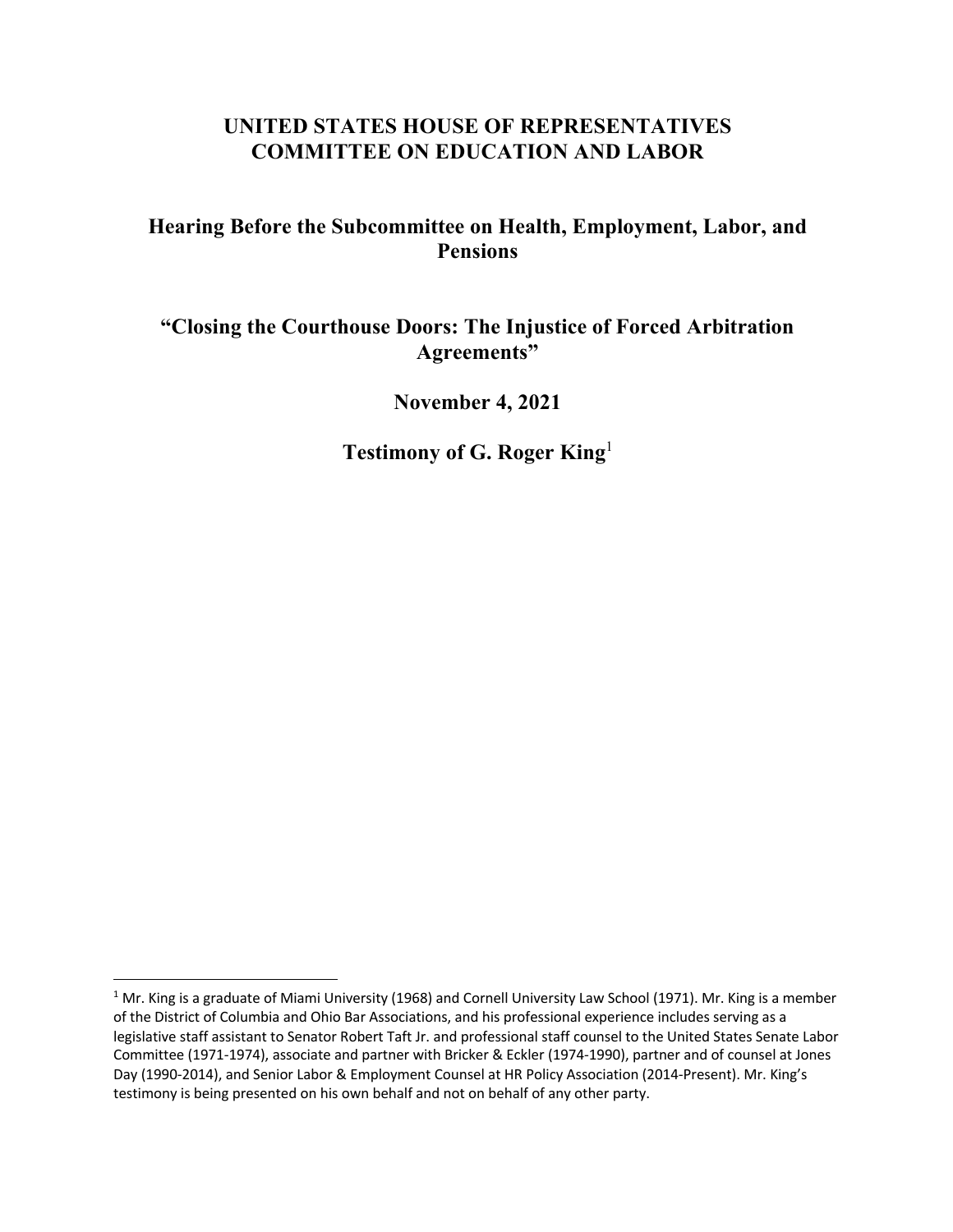Chairman DeSaulnier, Ranking Member Allen, and Members of the Subcommittee:

Thank you for the invitation to testify this morning. I have been involved professionally in the field of arbitration my entire professional career. I have had considerable experience during this 50-year period in drafting arbitration agreements, serving as counsel in arbitration hearings, and analyzing arbitration issues from a policy perspective. I have also served as counsel to employers in class and collective action litigation. Additionally, I have closely followed the discussions and debates in this body and the United States Senate regarding the FAIR Act and related legislative proposals. Earlier this year, I testified before the House Judiciary Committee regarding the FAIR Act and arbitration related issues. A copy of my testimony to that Committee is attached to this testimony.

H.R. 4841 and similar proposals have two primary objectives: (1) to prohibit all pre-dispute arbitration agreements of work disputes and (2) to prohibit all class action waiver agreements between employees and employers UNLESS such agreements have been entered into between labor unions and employers. This is a radical approach to pursue as it precludes any pre-dispute arbitration procedure, including class-oriented pre-dispute procedures. It also inappropriately discourages or prohibits innovative alternatives to class action dispute resolution procedures from being developed and utilized by employees, consumers, and employers. The approach taken by H.R. 4841 should be rejected.

- H.R. 4841 is in conflict with decades of well-established U.S. Supreme Court arbitration precedent and incorrectly attempts to overturn the Court's most recent decisions in the consolidated cases of *Epic Systems, Ernst & Young,* and *Murphy Oil*. 2
- The proposed legislation and related theories to completely ban pre-dispute arbitration are based on the false premise that pre-dispute arbitration agreements are inherently bad and that class action and collective action litigation should be the preferred approach to resolve disputes in the workplace.
- H.R. 4841 also incorrectly attempts to eliminate well-established definitions of independent contractor status under the National Labor Relations Act and classifies all workers as employees. The definition of independent contractor

<sup>2</sup> *Epic Sys. Corp. v. Lewis*, 138 S. Ct. 1612 (2018).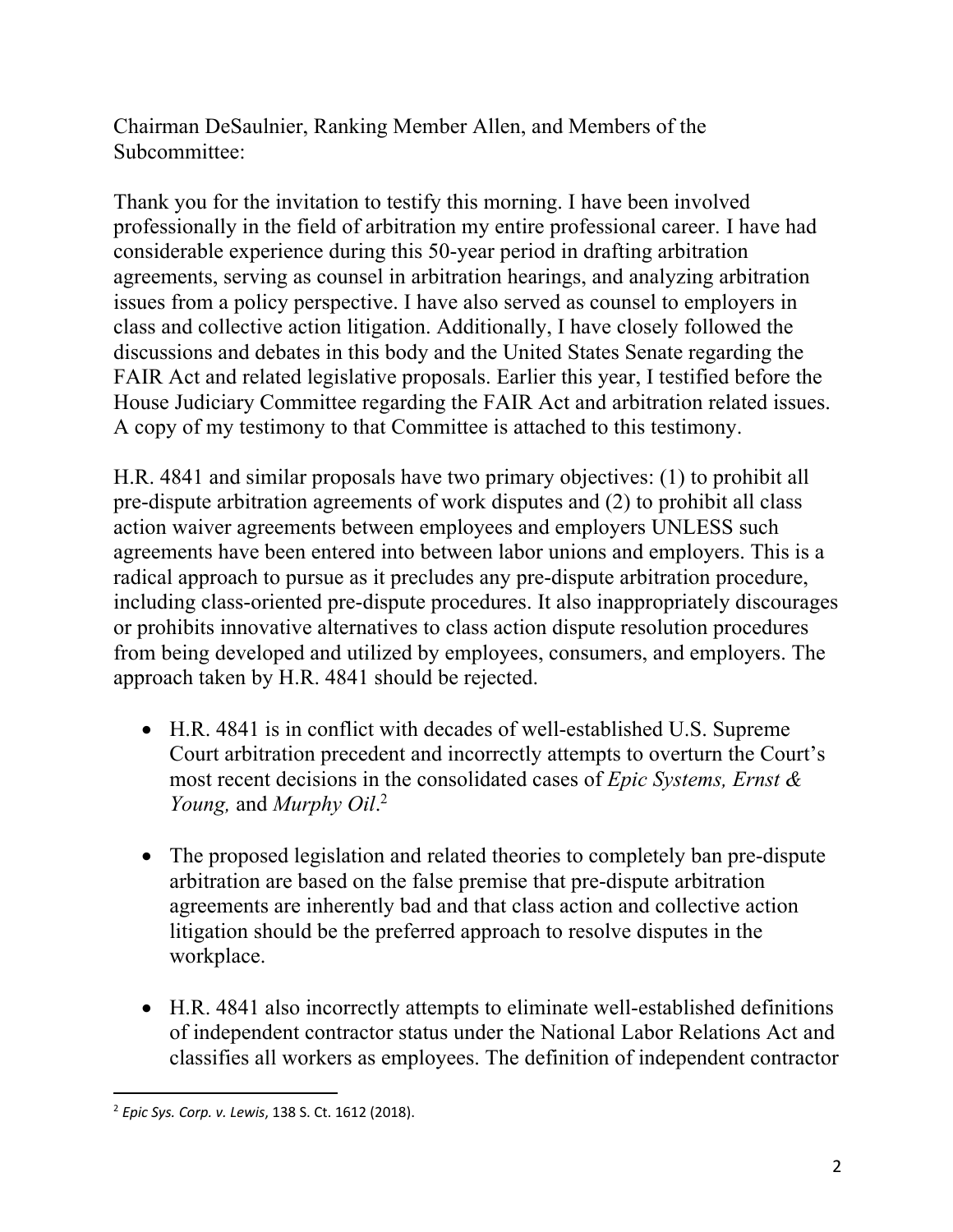status and various classification policy issues associated with this important matter should be separately considered by this Subcommittee and the United States Senate. This issue should not be dealt with in an indirect manner in this legislation.

- H.R. 4841 is internally contradictory by attempting to completely prohibit pre-dispute arbitration and class action waivers between employees and employers but concurrently permitting employers and labor organizations to continue to negotiate such agreements. This approach not only defies common sense but is also contrary to Supreme Court precedent.<sup>3</sup>
- H.R. 4841 fails to recognize the increasing trend to resolve workplace disputes through nonjudicial alternative dispute resolution procedures, including well-established, individualized arbitration procedures.
- The post-dispute arbitration procedures set forth in H.R. 4841 are unnecessarily complex, will lead to disputes and protracted litigation, and simply will prove to be unworkable – they are a poorly disguised attempt to severely limit, if not eliminate, all individualized arbitration of workplace disputes. Indeed, the legal system in this country is built upon the establishment of pre-dispute procedures such as the Federal Rules of Civil Procedure, similar state judicial procedure rules, and American Arbitration Association rules – that is how courts and arbitrators hear and decide cases.
- Post-dispute resolution procedures, to the extent H.R. 4841 even would permit them, are largely unachievable as the dispute in question already has arisen, and parties have significant disincentives to mutually agree upon procedures to resolve their disputes. Accordingly, to the extent H.R. 4841 relies upon post-dispute procedures to substitute for the complete elimination of pre-dispute procedures, it is flawed, and this approach should be rejected.
- H.R. 4841 would not only significantly increase class action litigation but also increase litigation under the National Labor Relations Act by creating new unfair labor practice charges against employers. The bill would also increase litigation by creating a private right of action for employees to file

<sup>3</sup> *14 Penn Plaza LLC v. Pyett*, 556 U.S. 247, 258 (2009) ("Nothing in the law" [however] "suggests a distinction between the status of arbitration agreements signed by individual employee and those agreed to by a union representative.").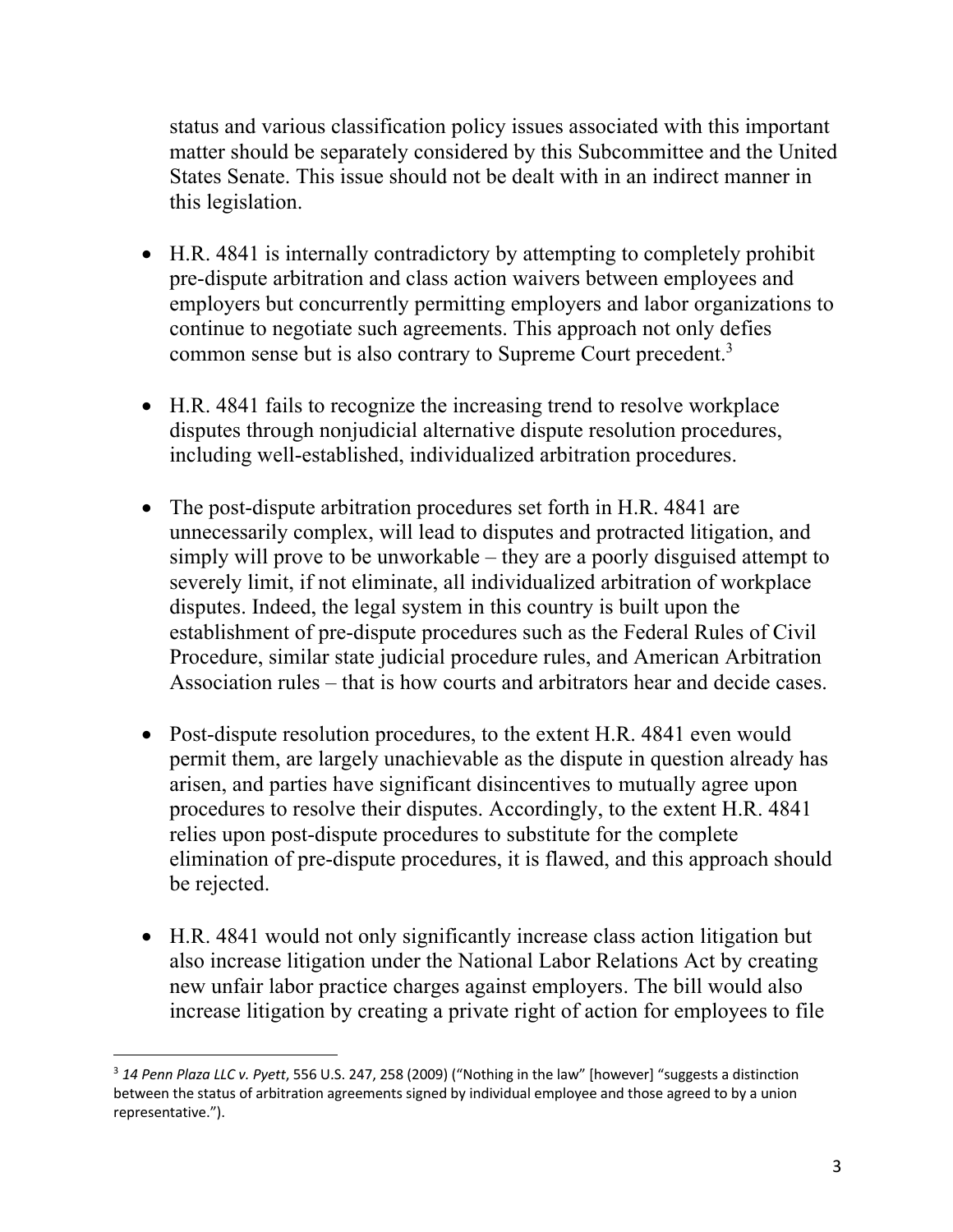lawsuits against employers who establish or continue to have class action waiver agreements in place. The establishment of unfair labor practice charges against employers is particularly troubling given the pending proposal in the budget reconciliation bill to create, for the first time under the NLRA, civil monetary fines against representatives of employers. 4

• Finally, as a practical matter, our nation's courts simply are not in a position to expeditiously resolve the thousands of cases currently being decided by pre-dispute arbitration. The arbitral system in this country also is not in a position to efficiently accept, process, and decide the additional heavy volume of class arbitration filings that would occur if pre-dispute arbitration is eliminated.

Mr. Chairman, before proceeding further regarding the specific flaws of H.R. 4841 and its underlying premises, I would like to attempt to level set our discussion this morning. I am not here to defend arbitration agreements obtained through fraud, coercion, or duress. Such agreements should not exist in the workplace or elsewhere. Additionally, any type of such improper agreements can be set aside as they are subject to revocation under the Federal Arbitration Act (FAA) and substantial precedent established in state and federal courts.

Further, I am not here this morning to defend hostile workplace situations, including especially incidents of sexual harassment. Such situations have unfortunately, however, served as a misleading "stalking horse" to support total elimination of pre-dispute arbitration procedures. Often the real issue in such situations is the presence of improper or overbroad nondisclosure agreements (NDA's) that are included in the terms of the arbitration agreement and the secrecy required by such provisions. Such secrecy requirements prohibiting transparency of the arbitration process should be addressed but the misuse of NDA's is not a sound basis to completely eliminate pre-dispute arbitration.

Additionally, to the extent that the opponents of pre-dispute arbitration can make a case at all to attack the system that has been in place for decades to informally resolve employment and consumer disputes, a more informed discussion would be to explore ways to ensure procedural due process protections in all arbitration procedures – not the complete elimination of pre-dispute arbitration. Simply put, H.R. 4841 is an extreme overreach and a product of extensive lobbying efforts by the plaintiffs' trial bar to further their economic interests. Employees, employers,

<sup>&</sup>lt;sup>4</sup> A similar proposal is also included in the PRO Act, currently pending in the Senate.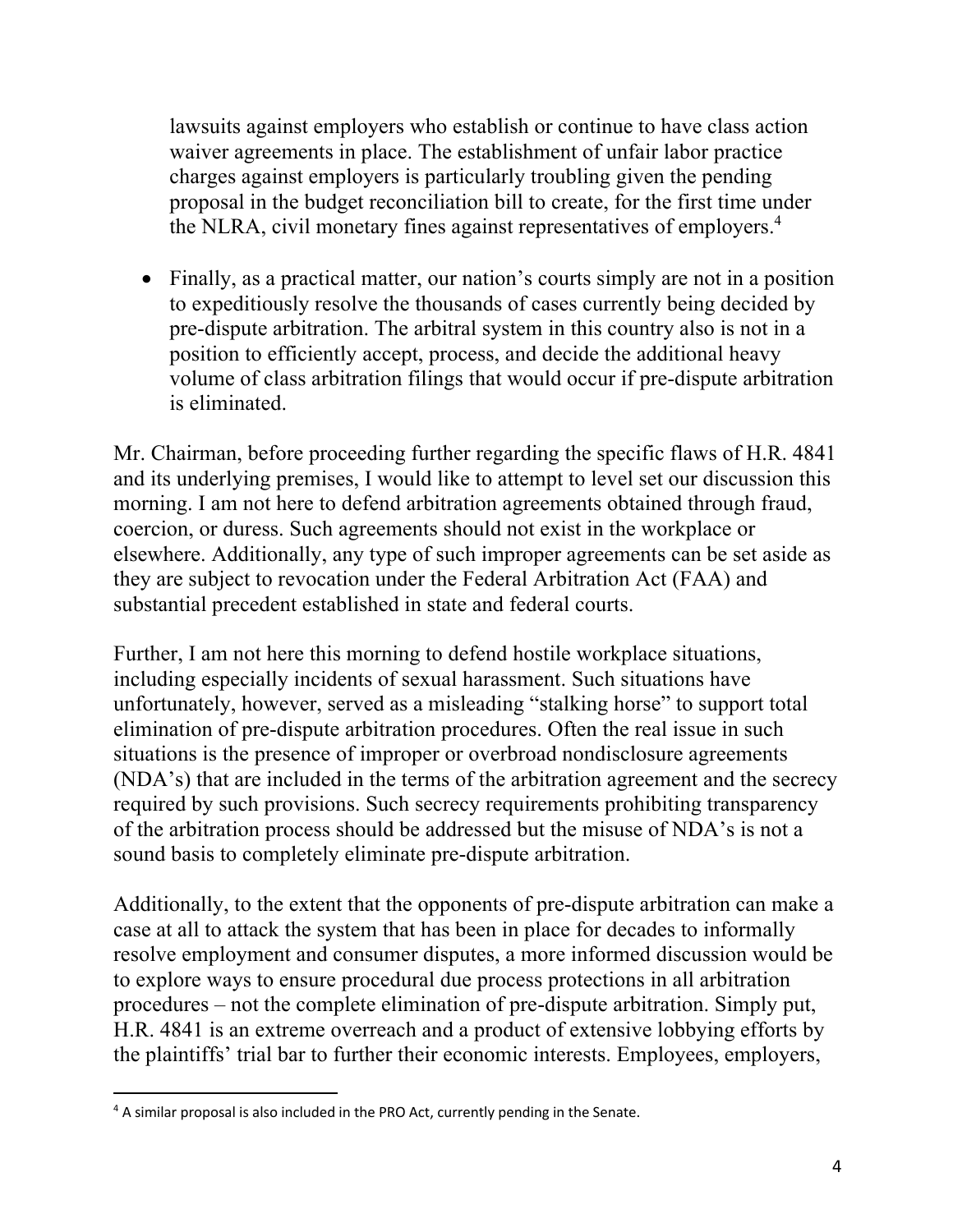and the general public will not benefit from legislative proposals such as H.R. 4841. The only beneficiaries will be class action lawyers.

Finally, I would agree that class and collective actions may be appropriate in certain situations, but individualized arbitration procedures also have an important place in addressing and solving workplace issues. It is insightful and instructive that the proponents of H.R. 4841 are unwilling to concede to this obvious conclusion. Perhaps such intransigence provides an accurate picture of their extreme position in this area. One would hope they would at least entertain the inescapable conclusion that individualized arbitration agreements and corresponding class action waivers have been and continue to be an important part of solving workplace disputes.

Mr. Chairman, Ranking Member Allen, and Members of the Subcommittee, I would like to expand on certain objections I noted above.

• **Courts and experienced arbitrators already have overcrowded dockets and are not in a position to expeditiously and efficiently handle the increased docket that would occur if pre-dispute arbitration procedures are prohibited.**

Currently, many state and federal courts are already overburdened with significant case backlogs. This backlog has only been further worsened by the ongoing COVID-19 pandemic, which caused many courts to temporarily close down and continues to prevent in-person case handling in many areas. Courts simply are not in a position to take on the increased burdens that would be placed on them if all pre-dispute arbitration procedures are prohibited.

Additionally, there is a shortage of seasoned arbitrators in the country who are available to handle the increased docket of class proceedings that would occur if pre-dispute arbitration is completely eliminated. Indeed, many qualified arbitrators are either not experienced in the class area or would refuse to accept complicated and complex class proceedings. Finally, as a practical matter, even those arbitrators that have the requisite experience and are willing to accept such assignments, may not have the necessary administrative support staff or research capability to successfully and expeditiously handle such cases.

• **Alternative dispute resolution procedures and due process protections for existing arbitration procedures should be the focus of this Subcommittee.**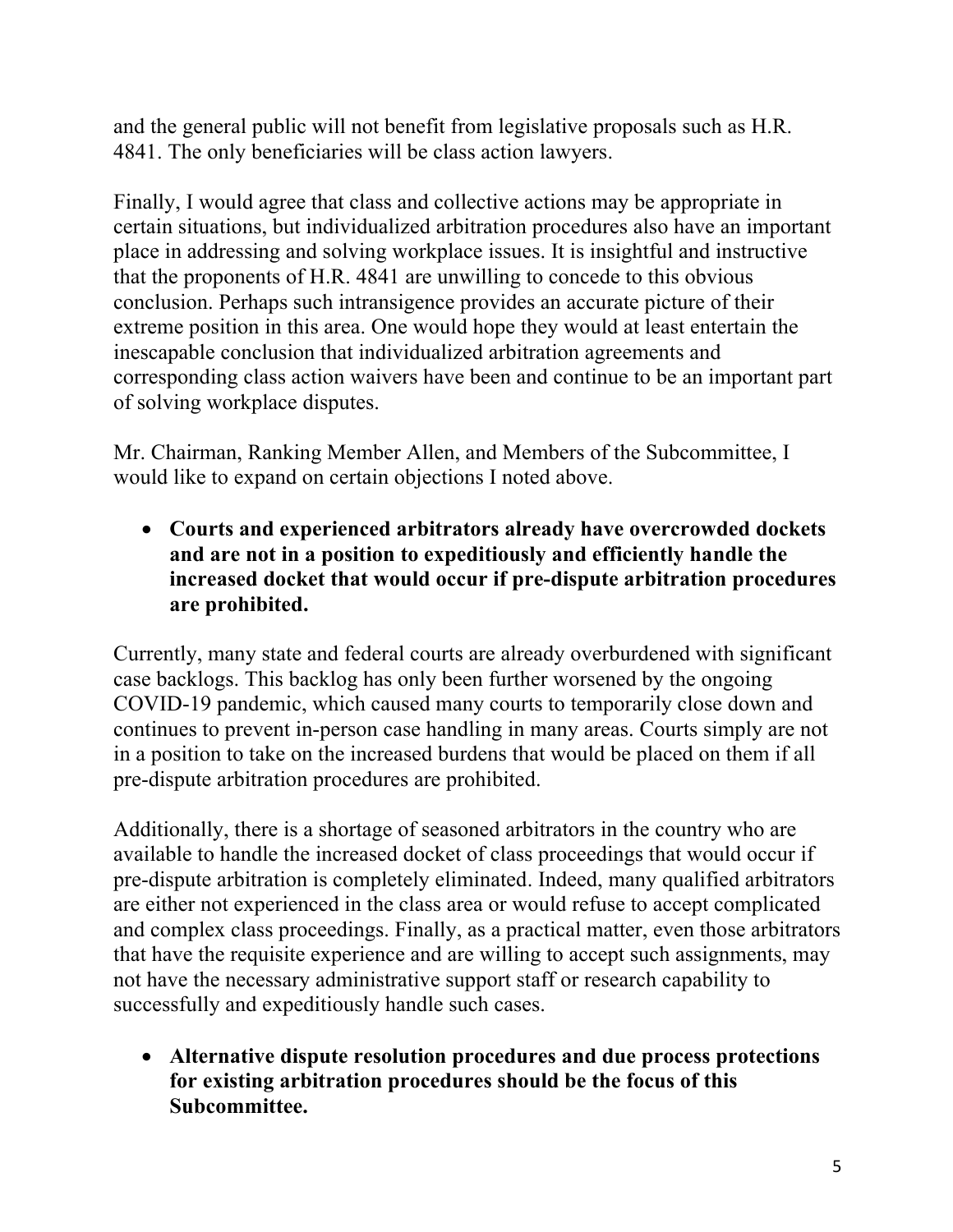H.R. 4841 and similar proposals go in the wrong direction. Instead of providing consideration for numerous alternatives to expeditiously and efficiently settle workplace disputes, they take the extreme approach of simply making unlawful both pre-dispute individualized arbitration and class action waivers under the National Labor Relations Act. I submit that a more thoughtful approach would be to consider requiring basic due process protections in any type of arbitration proceeding to ensure that employee and consumer interests are protected. Further, in this context, the Subcommittee should consider exploring and researching alternative dispute resolution procedures that are rapidly evolving to settle workplace disputes. These procedures and initiatives come in many forms, including the use of ombudsmen, mediation, peer review panels, expedited fact finding, early case assessments, "mini" trials, and numerous other expedited methods to obtain verbal or "bench rulings" from an experienced mediator or arbitrator. An examination of these approaches would provide a more informed and thoughtful discussion regarding how workplace disputes should be resolved.

#### • **Class proceedings in court and in arbitration have numerous procedural and substantive disadvantages**

Class litigation under Rule 23 of the Federal Rules of Civil Procedure (FRCP) have many procedural requirements that can quickly result in a "procedural morass." For example, Rule 23(a) requires a court to find that a proposed class satisfies commonality, typicality, numerosity and adequate representation requirements before a class can be certified and proceed to merits litigation.<sup>5</sup> Opt-in and opt-out rights of class members must be resolved depending on which statutory claims are being advanced in the proceeding. Numerous notice requirements must also be met with respect to class members. Protracted and expensive litigation often occurs in all of the above areas before the alleged merits of the dispute are addressed. These civil procedure requirements have led many commentators to conclude that class actions are arguably the most controversial of all judicial avenues for remedying cases of employment discrimination.6

Further, Rule 23 (b) of the Federal Rules of Civil Procedure provides that:

[a]n action may be maintained as a class action if the prerequisites of subdivision (a) are satisfied, and in addition: (1) the prosecution of separate

<sup>5</sup> *See, e.g. General Tel Co. v. Falcon*, 457 U.S. 147, 157-58 (1982) ([Employment discrimination cases "…like any other class action, many only be certified if the trial court is satisfied, **after a rigorous analysis**, that the prerequisites of Rule 23 (a) have been satisfied." (emphasis added)).

<sup>6</sup> *See, e.g.*, Herbert B. Newberg et al., Newberg on Class Actions, § 1.01(3d ed. 1992).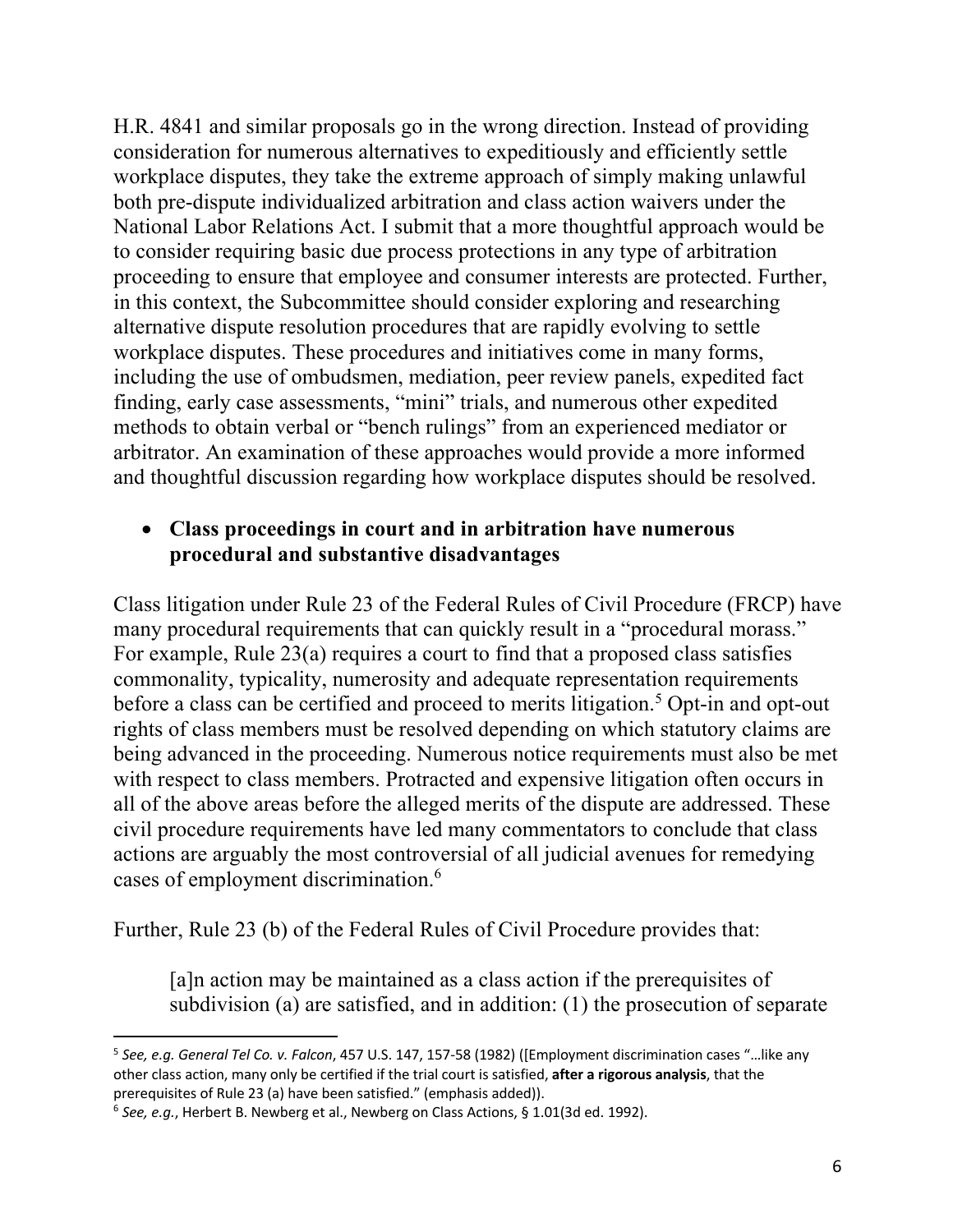actions by or against individual members of the class would create a risk of (a) inconsistent or varying adjudications with respect to individual members of the class which would establish incompatible standards of conduct for the party opposing the class; or (B) adjudications with respect to individual members of the class which would as a practical matter be dispositive of the interests of the other members not parties to the adjudications or substantially impair or impede their ability to protect their interests; or (2) the party opposing the class has acted or refused to act on grounds generally applicable to the class, thereby making appropriate final injunctive relief or corresponding declaratory relief with respect to the class as a whole; or (3) the court finds that the questions of law or fact common to the members of the class predominate over any questions affecting only individual members, and that a class action is superior to other available methods for the fair and efficient adjudication of the controversy...<sup>7</sup>

The complexity and legalese of this Section speaks for itself.

In addition, Rule 23 (b)(2) of the FRCP provides additional requirements for injunctive and declaratory relief in class litigation cases. Further, in addition to Rule 23 procedural requirements for class actions, other federal statutes have different class litigation procedural requirements. For example, under the Fair Labor Standards Act (FLSA), the Equal Pay Act, and the Age Discrimination in Employment Act (ADEA), class actions are known as "collective actions" and are covered by Section 216 (b) of the FLSA. Different procedural requirements are applicable under this Section of the FLSA, including requirements for individuals that wish to be part of a class to "opt-in" to participate in and be bound by any judgment that may issue. Again, there has been substantial litigation in interpreting and applying Section 216 procedural requirements. Mr. Chairman, this Subcommittee would have to spend literally weeks, if not months, to review the case law developments that have occurred in federal and state class action procedure cases before members could have a complete and accurate picture of the procedural complexity that occurs in this area.

In summary, "fine print and legalese" in consumer and employee arbitration agreements certainly can be challenging in certain cases – BUT the substantial class procedural requirements in the courts, as noted above, can be even more confusing to the layperson. Indeed, class action procedural requirements that are applicable in these types of cases require consumers and employees to retain

<sup>7</sup> Fed. R. Civ. P. 23(b)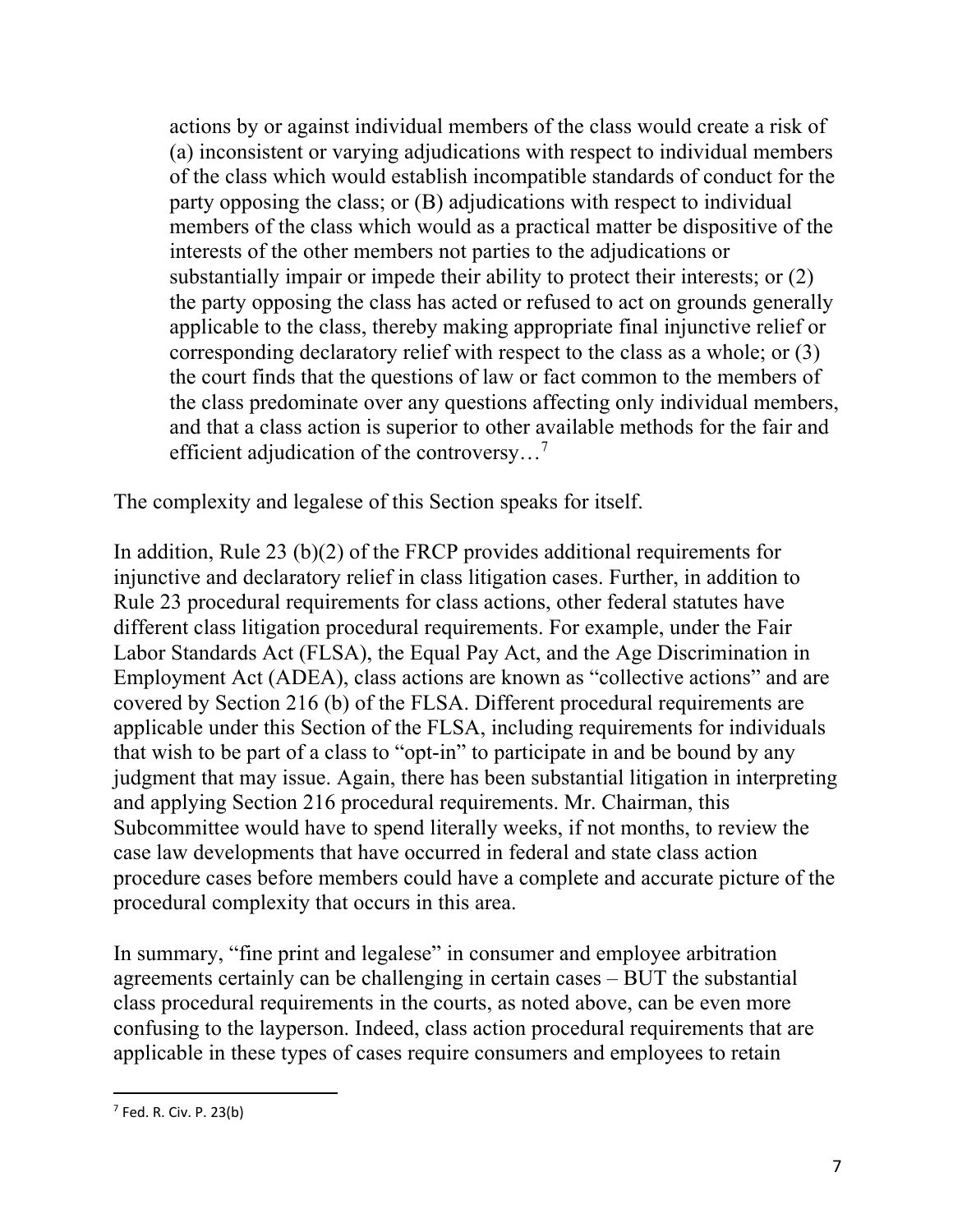lawyers to interpret, apply, and in many cases litigate the meaning of such requirements - all of course at their expense.

Finally, I am aware of arguments by some that group grievances can be successfully pursued in arbitration. $8$  This is no doubt true. Indeed, many of these types of arbitrable proceedings do not have the procedural requirements outlined above under Rule 23 and Section 216. However, as I noted previously, dockets of experienced arbitrators are quite crowded. Finding a mutually agreed upon and experienced arbitrator can be difficult. Further, some arbitrators simply may not have the requisite administrative and research support capability to handle class action cases. In any event, the fact that qualified arbitrators can be located and will agree to hear class action cases does not dictate that class action procedures should be the preferred method to address workplace disputes.

### • **There are many positive attributes to individualized arbitration procedures as compared to class litigation**

U.S. Supreme Court Justice Stephen Breyer summarized the many positive attributes of arbitration as follows:

[Arbitration] is usually cheaper and faster than litigation; it can have similar procedural and evidentiary rules; it normally minimizes hostility and is less disruptive of ongoing and future business dealings among the parties; [and] it is often more flexible in regard to scheduling of times and places of hearing and discovery devices.<sup>9</sup>

As Justice Breyer noted, such positive attributes include:

# o **Speedy resolution of claims**

The old saying "justice delayed is justice denied" is particularly applicable to class action litigation compared to individualized dispute resolution. Indeed, class action cases take years to resolve, particularly if appeals are pursued. By contrast, individualized dispute resolution, including arbitration of such claims, can in many

<sup>8</sup> Brief for the National Academy of Arbitrators as Amicus Curiae Supporting Respondents, *Epic Sys. v. Lewis*, 138 S. Ct. 1612 (2018).

<sup>9</sup> *Allied-Bruce Terminix Cos. v. Dobson*, 513 U.S. 265, 280 (1995) (quoting H.R. Rep. No. 97-542, at 13 (1982)).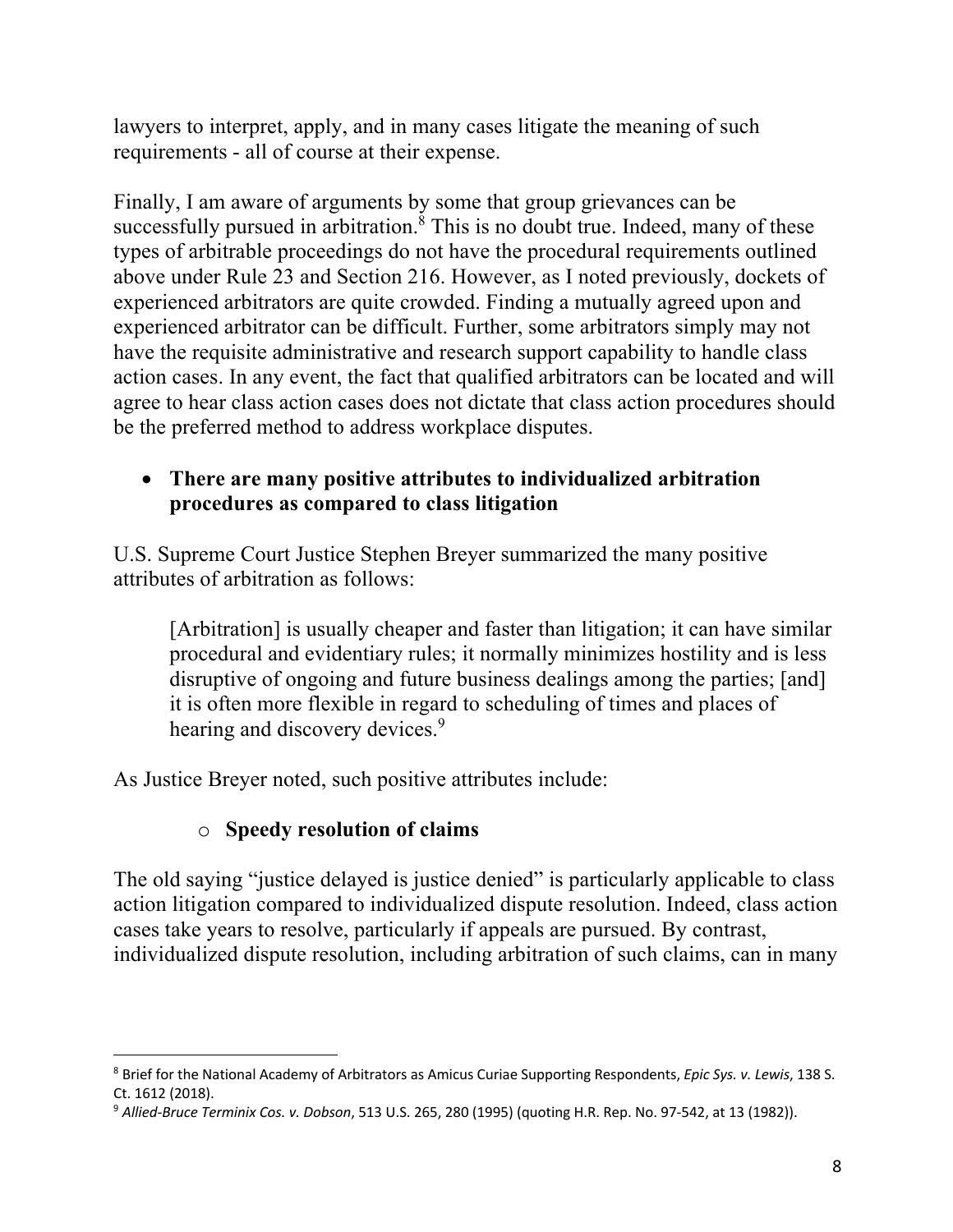instances also be resolved in less than 180 days from the selection of the arbitrator to the issuance of a decision.<sup>10</sup>

### o **Less Expense**

Arbitration that proceeds on an individualized basis does not have to devote time to class identification, class certification, class notice procedures, discovery protocols, and many other related procedural issues. Such procedural requirements of class litigation are expensive and time consuming. Correspondingly, individualized arbitration can be far more cost effective given the minimal number of procedural requirements that are involved.

### o **Better outcomes for claimants**

Contrary to a recent plaintiff trial lawyers commission study,<sup>11</sup> many other detailed analyses have found that consumers and employers receive far better outcomes under individualized arbitration procedures than in class action procedures.<sup>12</sup> For example, "A 2015 study by the Consumer Financial Protection Bureau found that only 13 percent of class actions resulted in a payout for consumers. And even then, the average award for consumers is about \$32, while plaintiffs' attorneys got about \$1 million." *The Mass Arbitration Racket: Unscrupulous Abuse of the Arbitration Ecosystem*, U.S. Chamber Inst. for Legal Reform (Dec. 18, 2020).

### o **Better attention to claimants' individualized situations**

In class action litigation, an individual's situation is subordinated to the homogenized interest of class members. A claimant's personal situation and circumstances are not considered. In individualized arbitration proceedings, employees can have their specific circumstances addressed and remedies tailored to such.

<sup>10</sup> *See Stolt-Nielsen S. A. v. AnimalFeeds Int'l Corp.*, 559 U.S. 662, 686 (2010) ("In bilateral arbitration, parties forgo the procedural rigor and appellate review of the courts in order to realize the benefits of private dispute resolution: lower costs, greater efficiency and speed, and the ability to choose expert adjudicators to resolve specialized disputes.").

<sup>11</sup> *Forced Arbitration in a Pandemic: Corporations Double Down*, (Am. Assoc. for Justice – The Association for Trial Lawyers, October 27, 2021) (https://www.justice.org/resources/research/forced-arbitration-in-a-pandemic).  $12$  See, e.g. a statistical analysis conducted in 2019 that found that "employee-plaintiffs who brought cases and prevailed in arbitration won approximately double the monetary award that employees received in cases won in court." Nam D. Pham & Mary Donovan, FAIRER, BETTER, FASTER: AN EMPIRICAL ASSESSMENT OF EMPLOYMENT ARBITRATION 5 (2019).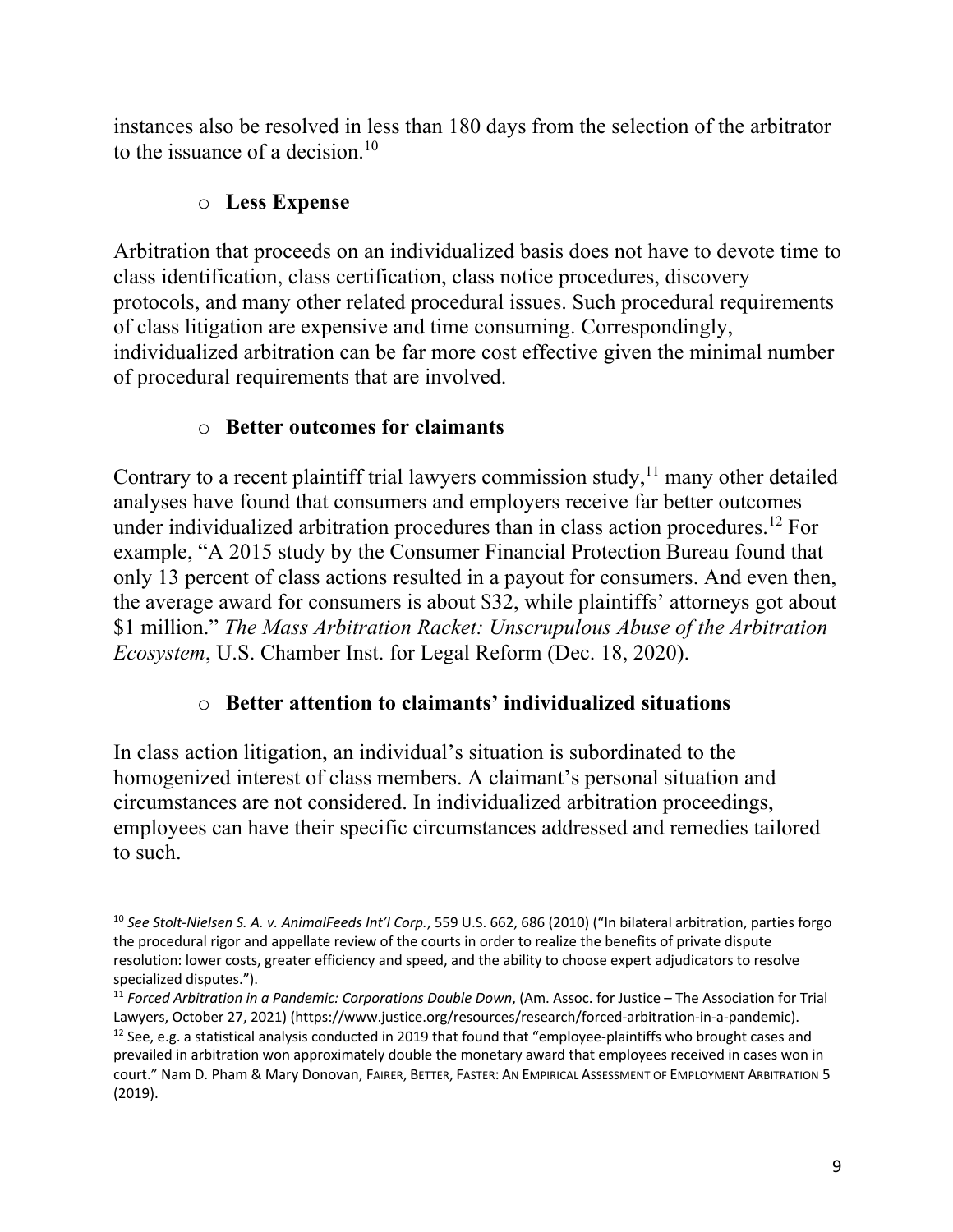### o **Better understanding by claimants of the procedure involved and the outcome**

The complexity of class action procedures, particularly in the judicial arena, lead to frequent disagreements, even among lawyers. Attempting to have nonlawyers understand such protocols and procedure is almost an unsurmountable task to achieve. By contrast, individualized arbitration procedures can be much more easily explained to claimants. Arbitrators hear the individualized situation of the claimant, and explain not only the procedure involved, but also the decision that is reached.

# o **Less adversarial in nature**

Informal approaches to dispute resolution, including individualized arbitration, provide much better opportunities for employers and claimants to speak to one another, explain their positions, and to explore solutions. Time that would otherwise be spent in procedural disputes in class action litigation and discovery can be more productively used in individualized arbitration proceedings.

# o **Claimants retain concerted activity rights**

Finally, as noted in Petitioner's *Epic Systems* and *Murphy Oil's* brief to the Supreme Court, employees that enter into individualized arbitration agreements retain considerable rights:

Class waivers leave employees free to work together at every step of the judicial or arbitral process. Employees may cooperate in hiring a lawyer, drafting their complaints, developing their legal strategies, finding and preparing witnesses, writing briefs, and seeking appellate review. They may even pool their financial and legal resources and present the exact same case in the exact same way for every plaintiff. Indeed, the other side cannot point to a single activity that employees can engage in "concerted[ly]" by litigating as a class that they cannot engage "concerted[ly] by litigating individually with the support and assistance of their colleagues.<sup>13</sup>

• **H.R. 4841 is in conflict with decades of U.S. Supreme Court precedent in the arbitration area, ignores the clear intent of Congress in the enactment of the Federal Arbitration Act favoring arbitration** 

<sup>13</sup> Brief for Petitioner at 40, *Epic Sys. v. Lewis*, 138 S. Ct. 1612 (2018).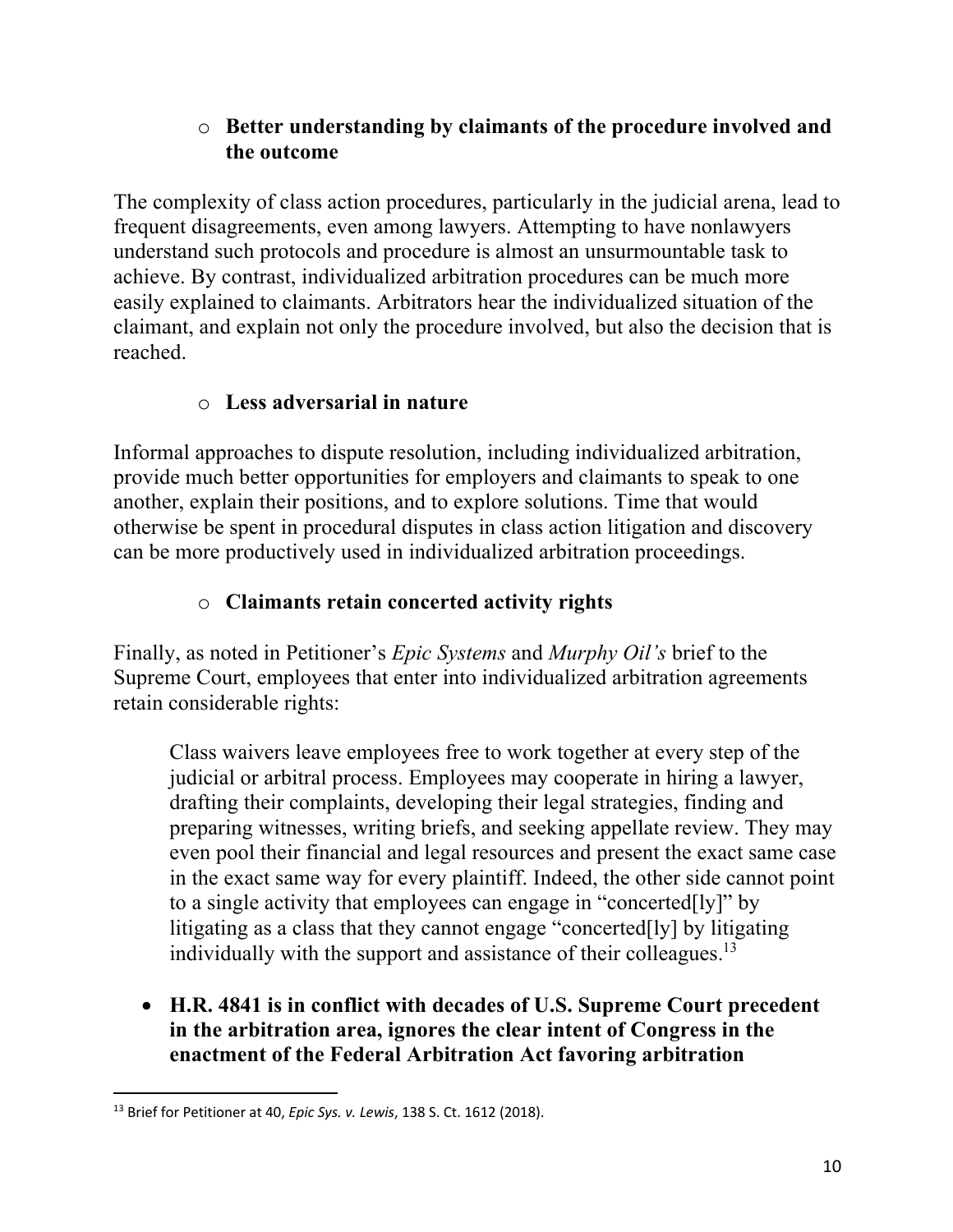### **procedures agreed to by the parties, and fails to recognize the retention of statutory rights for employees and consumers in any form of dispute resolution.**

The FAA was enacted by Congress in 1925, and no Congress since its enactment has amended the statute. The intent behind the FAA has been clearly identified in numerous interpretations by the Supreme Court and lower courts. The recurring point that such courts have made is that the FAA was enacted to eliminate the judicial hostility toward arbitration.<sup>14</sup> Such court decisions provide that there is an emphatic federal policy in favor of arbitrable dispute resolution.<sup>15</sup> In fact, the Supreme Court has specifically stated that "courts must rigorously enforce arbitration agreements according to their terms, including terms that specify with whom the parties choose to arbitrate their disputes, and the rules under which that arbitration will be conducted."16

The Supreme Court has also specifically upheld the rights of employers and employees to avoid pursuing class proceedings in resolving workplace disputes. Indeed, the FAA prohibits courts from "invalidat[ing] arbitration agreements on the grounds that they do not permit class arbitration" or class proceedings in court. $17$ 

It is also important to understand that access to class action is a procedural right, not a substantive right. As the Supreme Court stated, "the right of a litigant to employ Rule 23 [Class Action Procedure] is a procedural right only ancillary to the litigation of substantive claims."<sup>18</sup> Additionally, it is important to note that it is a well-established matter of law that employers cannot preclude in arbitration agreements employees and consumers from pursing their statutory rights.

Finally, proponents of the total elimination of pre-dispute arbitration frequently fail to note that federal and state regulatory agencies continue to have oversight over employee and consumer rights and are not bound by any constraints that may be placed on employees and consumers in arbitration agreements. Indeed, such regulatory agencies can and do vigorously pursue class relief for consumers and employees.<sup>19</sup>

<sup>14</sup> *EEOC v. Waffle House, Inc.,* 434 U.S. 279, 289 (2002).

<sup>15</sup> *KPMG LLP v. Cocchi*, 132 S. Ct. 23, 25 (2011).

<sup>16</sup> *American Express Co. v. Italian Colors Rest.*, 133 S. Ct. 2304, 2309 (2013).

<sup>17</sup> *Id.* at 2308.

<sup>18</sup> *Deposit Guar., Nat'l Bank of Jackson v. Roper*, 445 U.S. 326, 332 (1980).*See also Circuit City Stores, Inc. v. Admb*, 532 U.S. 105, 122-23 (2001); *Amchem Prods, Inc. v. Windsor*, 521 U.S. 591, 612 -13 (1997).

<sup>19</sup> See *EEOC v. Waffle House, Inc*., 534 U.S. 568 (1983).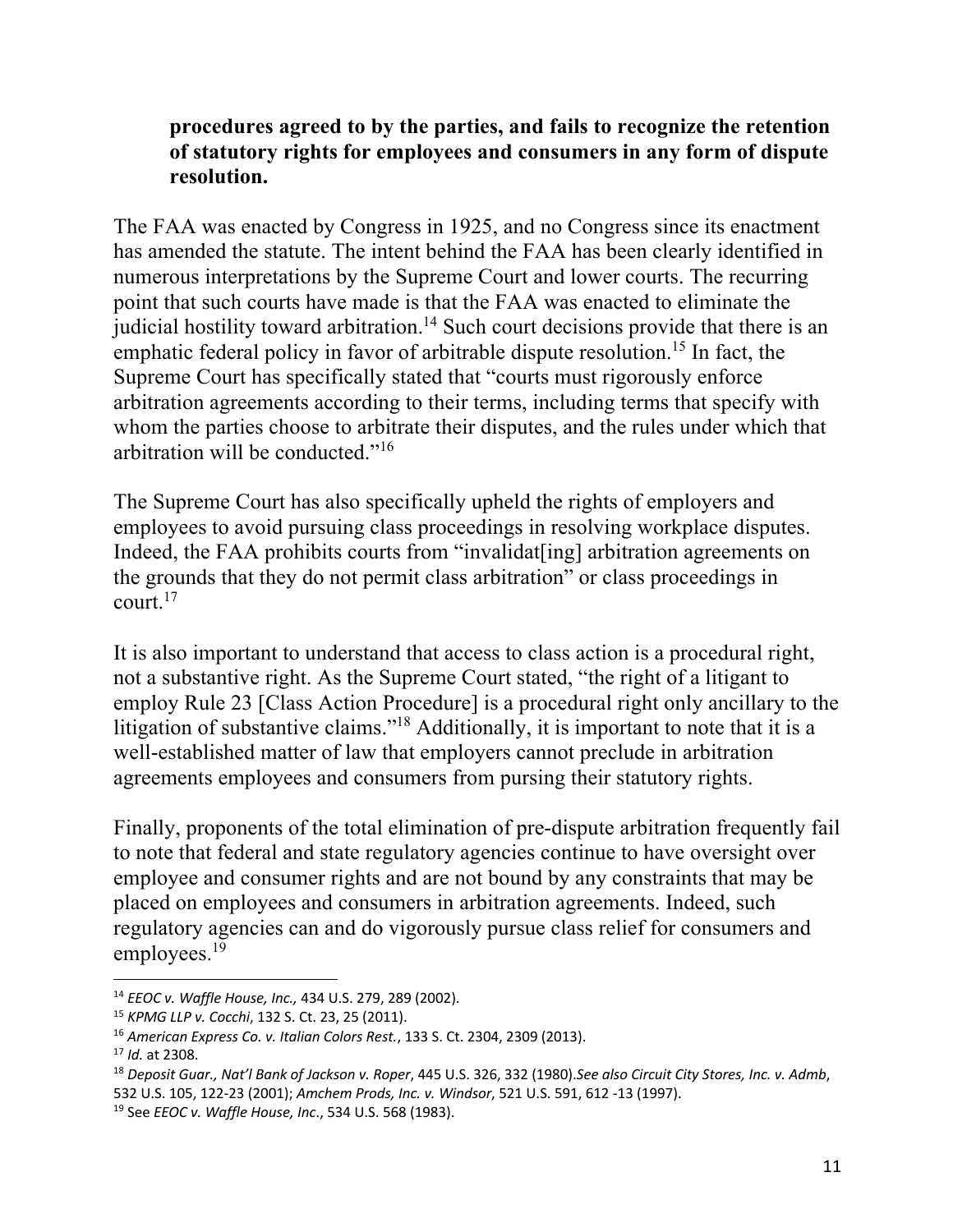The considerable precedent noted above and the statutory rights retained by employees who may otherwise be precluded by their employment agreements to participate in class action litigation correctly led the Court to its decision in the consolidated *Epic Systems, Murphy Oil* and *Ernst & Young* cases. Specifically, the Court's holding that it was not a violation of the NLRA for an employer and employee to enter into class action waiver agreements was correct both as a matter of law and as a matter of policy. H.R. 4841 is not only an effort to overrule the *Epic Systems* consolidated cases, but also an attempt to undermine decades of Supreme Court case law in the arbitration area. Such an attempt should be rejected.

### **Concluding Thoughts**

Finally, Mr. Chairman, Ranking Member Allen, and Members of the Subcommittee, I would like to complete my testimony by making certain suggestions as to how the future of arbitration should be discussed. I want to emphasize that these are my personal recommendations, and they are not being made on behalf of any entity.

- Secrecy in arbitration proceedings should, unless mutually agreed upon by all parties, be eliminated. This lack of transparency, especially in hostile work and sexual harassment cases, has unfairly detracted from the many positive attributes of arbitration. Specifically, the overuse of nondisclosure agreements should be reviewed. Indeed, some state jurisdictions have enacted legislation that prohibits or limits the use of NDA's.20
- A thorough Congressional review should be undertaken regarding class and collective actions, particularly as class action litigation has proceeded under Federal Rule of Civil Procedure 23 and Section 216 (b) of the Fair Labor Standards Act (and also similar class procedures in state jurisdictions). I submit that if an objective review is undertaken of this area, a number of misuses and abuses of class and collective action procedures may be uncovered.
- This Subcommittee and other Congressional committees that have jurisdiction over arbitration issues should invest time and resources to

<sup>&</sup>lt;sup>20</sup> California, New Jersey, Tennessee, Vermont, and Washington have all enacted legislation prohibiting or otherwise limiting the use of NDAs in certain contexts. There may, however, be federal preemption issues presented by such statutes, depending on their scope and whether they arguably conflict with the FAA.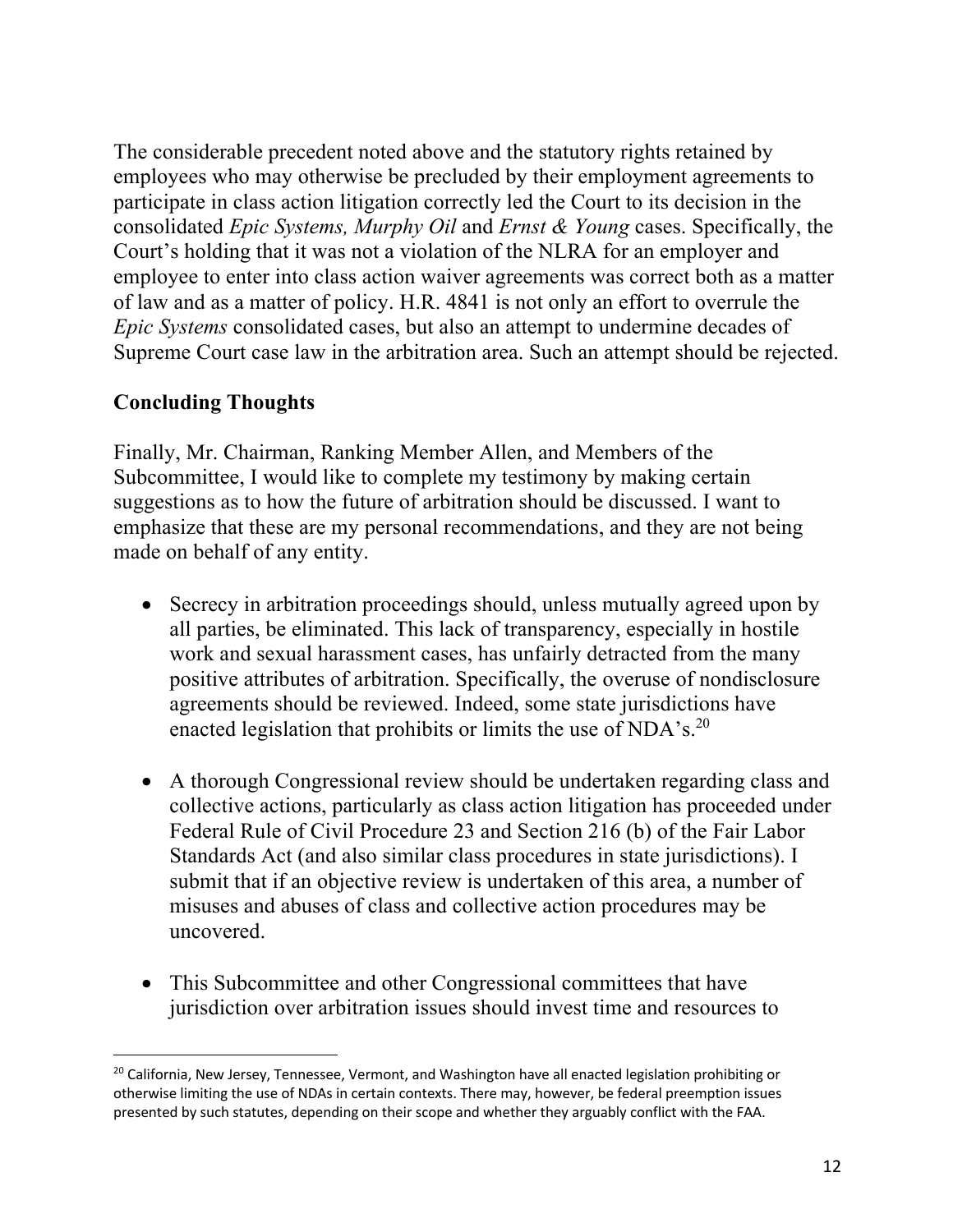identify and incentivize the use of alternative dispute resolution procedures to resolve workplace and consumer issues. These procedures can be informal in nature and can produce positive results. They also can provide relief for the dockets of our nation's courts. Finally, such procedures can also permit matters to be thoughtfully and expeditiously addressed without stakeholders incurring substantial legal fees.

Mr. Chairman, that concludes my testimony. I will be happy to respond to questions of the Subcommittee.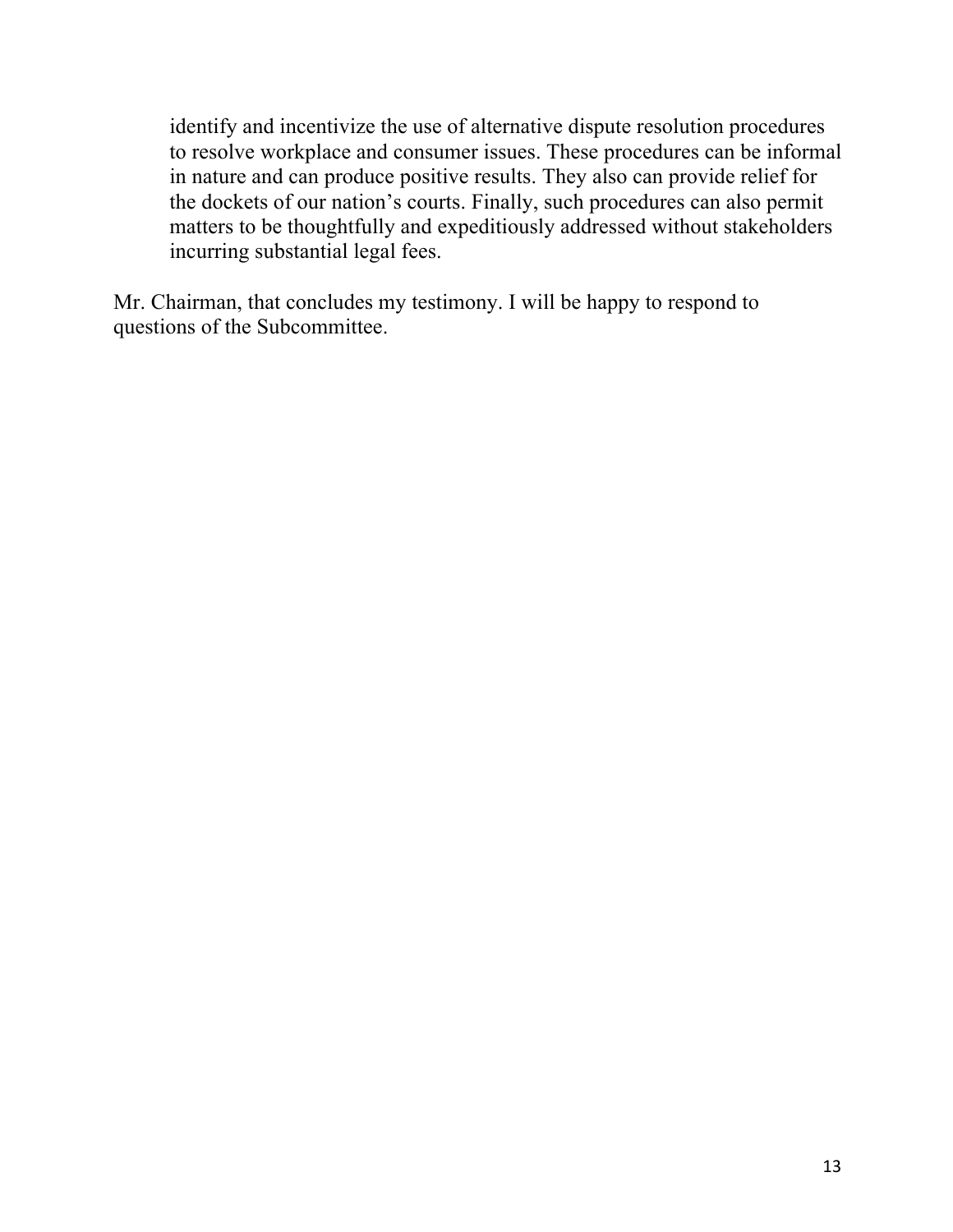#### **STATEMENT OF G. ROGER KING<sup>1</sup>**

### **"Justice Restored: Ending Forced Arbitration and Protecting Fundamental Rights"**

# **HEARING BEFORE THE SUBCOMMITTEE ON ANTITRUST, COMMERCIAL, AND ADMINISTRATIVE LAW OF THE HOUSE COMMITTEE ON THE JUDICIARY**

#### **February 11, 2021**

Mr. Chairman, and Ranking Member Buck, and Members of the Subcommittee:

Thank you for the invitation to testify this morning. I have been involved professionally in the field of arbitration my entire professional career. I have had considerable experience during this 50-year period in drafting arbitration agreements, serving as counsel in arbitration hearings, and analyzing arbitration issues from a policy perspective. I have also served as counsel to employers in class action litigation. Finally, I have closely followed the discussions and debates in this body and the United States Senate regarding the FAIR Act and related legislative proposals.

I have also included a number of supplemental materials in an appendix to my testimony that I would request be made part of the record for today's hearing.

A summary of my testimony regarding the issues before the Subcommittee today is perhaps best captured in part by a quote by U.S. Supreme Court Justice Stephen Breyer, where he stated as follows:

[Arbitration] is usually cheaper and faster than litigation; it can have similar procedural and evidentiary rules; it normally minimizes hostility and is less disruptive of ongoing and future business dealings among the parties; [and] it is often more flexible in regard to scheduling of times and places of hearing and discovery devices.<sup>2</sup>

<sup>&</sup>lt;sup>1</sup> Mr. King is a graduate of Miami University (1968) and Cornell University Law School (1971). Mr. King is a member of the District of Columbia and Ohio Bar Associations, and his professional experience includes serving as a legislative staff assistant to Senator Robert Taft Jr. and professional staff counsel to the United States Senate Labor Committee (1971-1974), associate and partner with Bricker & Eckler (1974-1990), partner and of counsel at Jones Day (1990-2014), and Senior Labor & Employment Counsel at HR Policy Association (2014-Present). Mr. King acknowledges the assistance of Gregory Hoff, Associate Counsel, HR Policy Association in the preparation of his testimony. Mr. King's testimony is being presented on his own behalf and not on behalf of any other party. <sup>2</sup> *Allied-Bruce Terminix Cos. v. Dobson*, 513 U.S. 265, 280 (1995) (quoting H.R. Rep. No. 97-542, at 13 (1982)).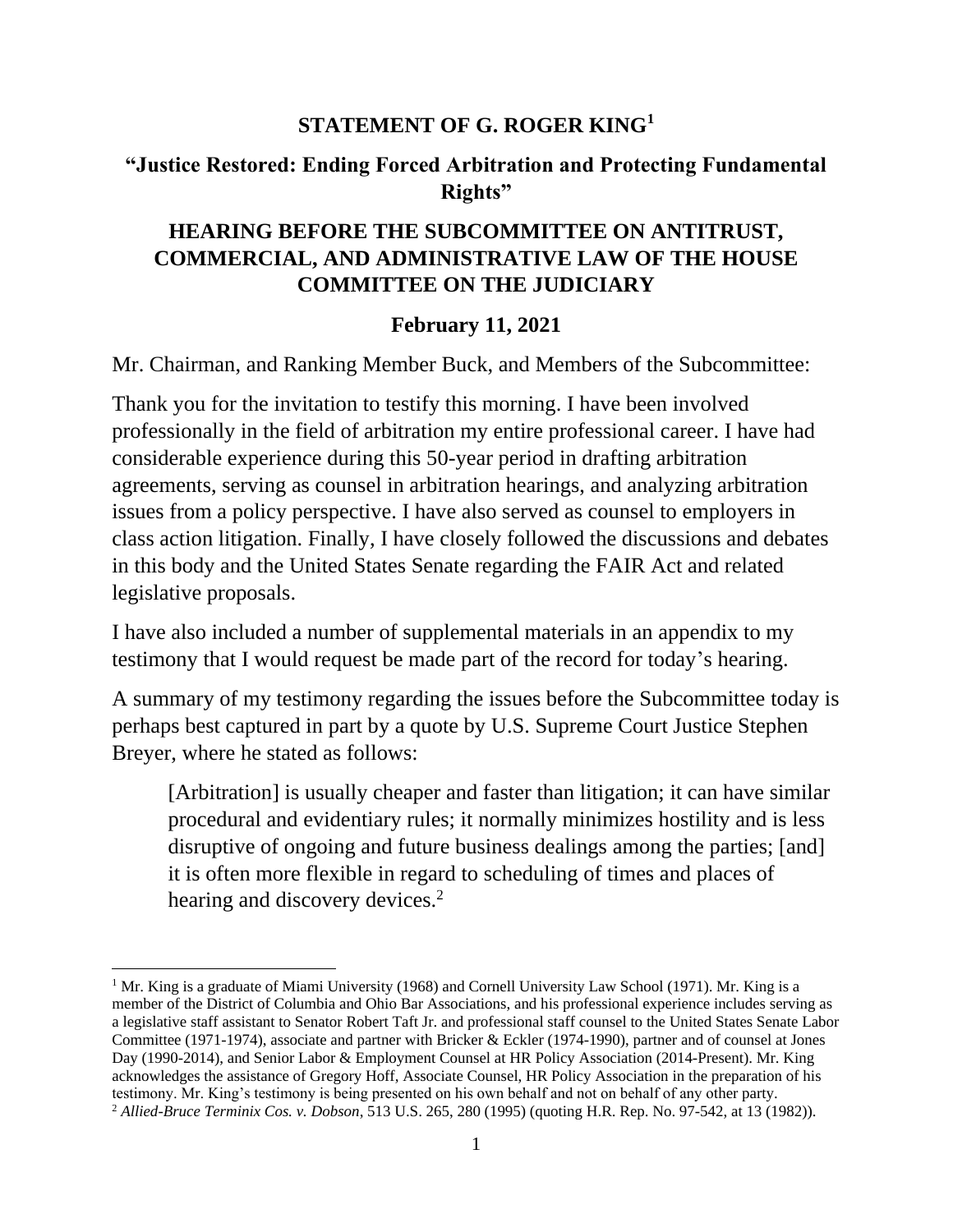Justice Breyer's opinion<sup>3</sup> emphasizes certain of the numerous constructive features of arbitration. I hope that the Subcommittee would consider his thoughts and that of his fellow justices, and also carefully examine the important role that arbitration plays in our nation's jurisprudence and conflict resolution system. Arbitration from both a legal policy and practical administrative law perspective has tremendous merit and has served all stakeholders – except perhaps plaintiff class-action attorneys – exceedingly well. Unfortunately, there are a number of myths, misunderstandings, and erroneous assumptions associated with arbitration. Some of these involve the inappropriate intertwining of confidentiality and nondisclosure agreement issues in the discussion of the merits of arbitration. Confidentiality and nondisclosure agreement discussions present separate and distinct matters. Unfortunately, such discussions are being used as "weapons" to inappropriately undermine the numerous favorable aspects of arbitration. I will address confidentiality requirements, including review of the use of nondisclosure agreements, in my testimony.

In addition to the numerous positive aspects of arbitration, I endorse the inclusion of due process rights for claimants following the procedures that have been adopted by the American Arbitration Association, JAMS, and other arbitration service providers. Notably, contrary to what some have argued, current law permits public disclosure of discrimination, harassment, retaliation, and sexual abuse practices, and regulatory filings with the appropriate federal and state agencies. Many arbitration agreements expressly guarantee these rights. And this approach has been utilized for a considerable period of time in settlement agreement language between claimants and employers.

I would also urge the Subcommittee to review the increasingly important emergence of alternative dispute resolution procedures ("ADR") in addressing consumer, employee, and other claimants interests in dispute resolution. Finally, the Subcommittee should prioritize a review of the issues associated with class action litigation, which touch upon many of the issues associated with mandated arbitration being examined by the Subcommittee.

<sup>3</sup> Other Supreme Court Justices of the so-called "liberal wing" of the Court have similarly expressed support for arbitration and the wide scope of the FAA. For example, in *Kindred Nursing Ctrs. Ltd. P'ship v. Clark*, 137 S. Ct. 1421 (2017), the Court upheld arbitration agreements and invalidated state laws imposing restrictions on such agreements. The majority opinion for this case was written by Justice Kagan and joined by Justices Breyer, Kennedy, Ginsburg, Sotomayor, Alito, and Roberts. The majority of these justices have also written or joined majority opinions in other Supreme Court cases upholding arbitration agreements, including *DIRECTV, Inc.*, *v. Imburgia* 136 S. Ct. 463 (2015).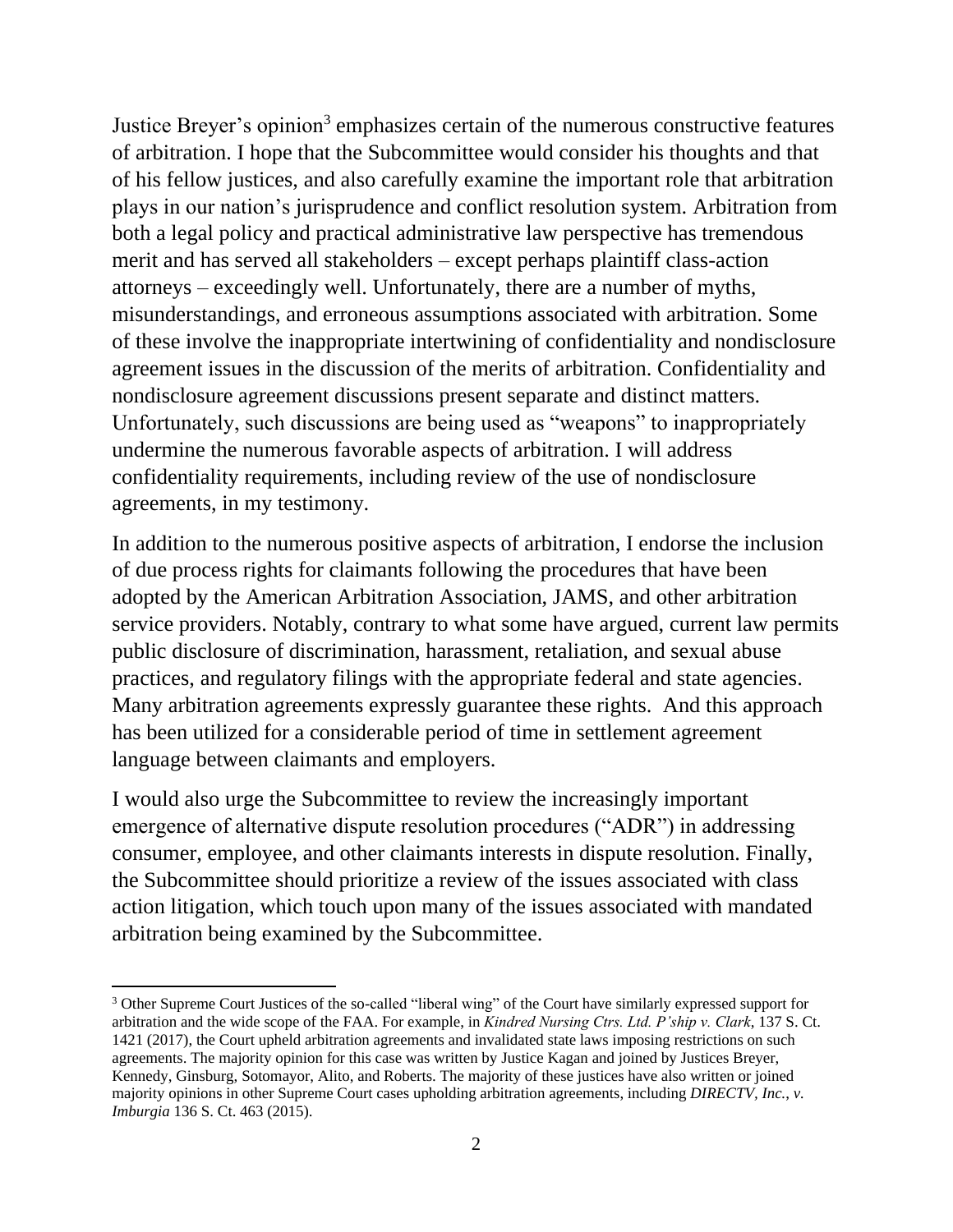#### • **Positive attributes of arbitration cannot objectively be dismissed.**

The evidence is overwhelming that there is merit in mandated arbitration. Even the harshest critics of arbitration appear to accept certain of its various virtues, including the ability of arbitration procedures to flexibly address individualized grievances and complaints, its ability to resolve disputes expeditiously, its costeffective structure as compared to court litigation, and the equitable results that it provides to all stakeholders. These attributes have been recognized from a wide spectrum of sources. A limited sampling of support for arbitration includes the following quotes from Supreme Court justices and excerpts from research studies and scholarly sources:

- o "The point of affording discretion in designing arbitration processes is to allow for efficient, streamlined procedures tailored to the type of dispute…and the informality of arbitral proceedings is itself desirable, reducing the cost and increasing the speed of dispute resolution. *AT&T Mobility LLC v. Concepcion*, 563 U.S. 333, 344-45 (2011).
- o "In bilateral arbitration, parties forgo the procedural rigor and appellate review of the courts in order to realize the benefits of private dispute resolution: lower costs, greater efficiency and speed, and the ability to choose expert adjudicators to resolve specialized disputes." *Stolt-Nielsen S. A. v. AnimalFeeds Int'l Corp.*, 559 U.S. 662, 686 (2010).
- o "Arbitration…does not require the 'time consuming procedures that must be adhered to in court proceedings,' instead allowing for a more customizable, abbreviated process that is more directly tailored to the type of dispute." Miles B. Farmer, *Mandatory and Fair? A Better System of Mandatory Arbitration*, 121 YALE L.J. 2346, 2353 (2012).
- o "[Banning mandatory arbitration] would…undermine the central efficiency advantage that such arbitration provides. Banning mandatory arbitration would also create an additional burden for federal courts…could disincentivize international commerce with the United States…and could create problems regarding the enforceability of current arbitration agreements." Miles B. Farmer, *Mandatory and Fair? A Better System of Mandatory Arbitration*, 121 YALE L.J. 2346, 2363 (2012).
- o A statistical analysis conducted in 2019 found that "employee-plaintiffs who brought cases and prevailed in arbitration won approximately double the monetary award that employees received in cases won in court." NAM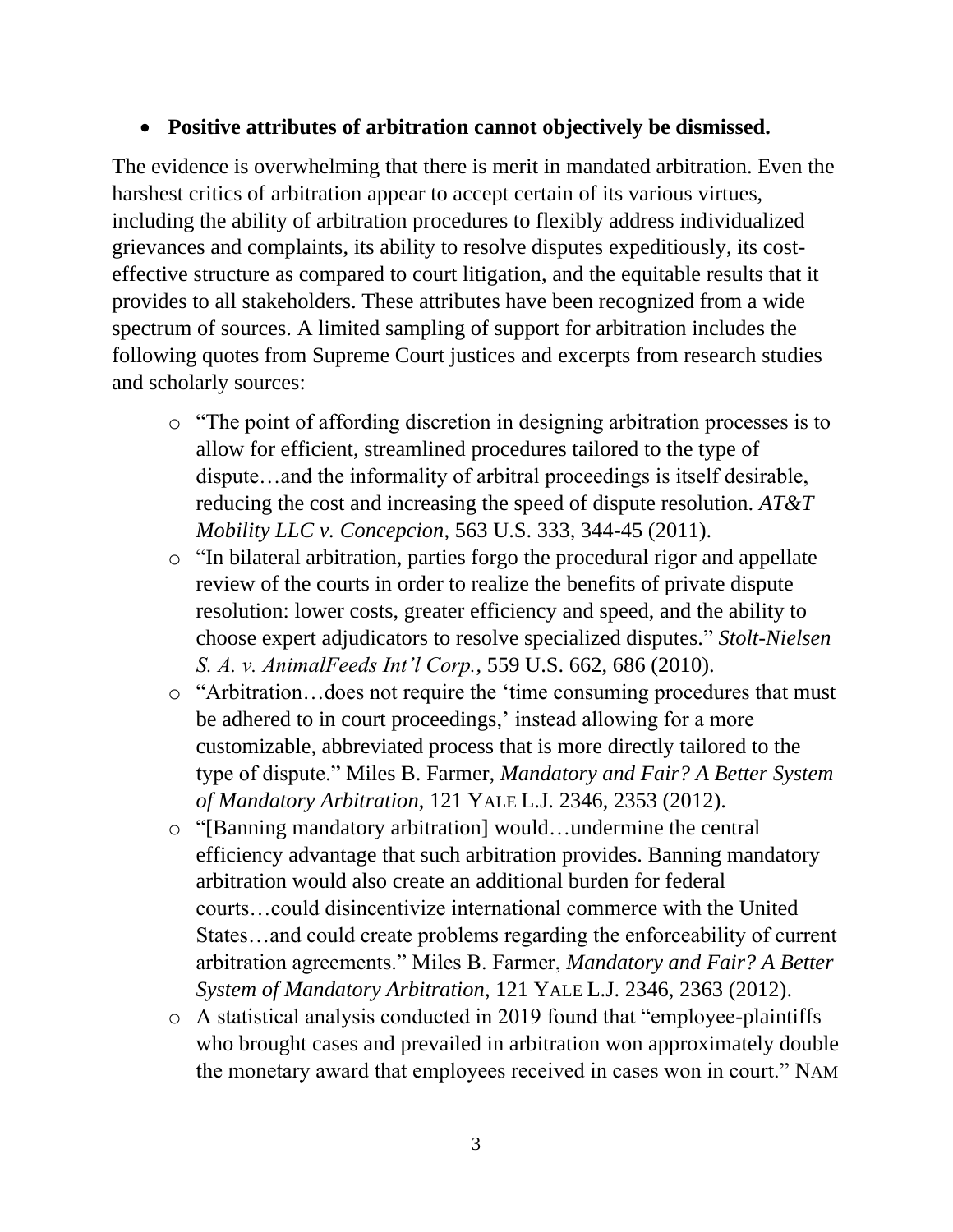D. PHAM & MARY DONOVAN, FAIRER, BETTER, FASTER: AN EMPIRICAL ASSESSMENT OF EMPLOYMENT ARBITRATION 5 (2019).

# • **Justice delayed – or eliminated – is justice denied.**

The increased burden that could be placed on our already strained court system by elimination of mandated arbitration should be considered. Any member of Congress favoring the elimination of mandated arbitration should visit, for at least a week, courthouses in their districts and states. Such visits would provide the unfortunate picture of overcrowded dockets, ongoing discovery disputes, delayed and continued hearings and trials, and mountains of electronic and paper filings. Judges, magistrates, court clerk officials, and other judicial representatives would readily attest in such visits to the constant and at times overwhelming pressures on our nation's judicial system. Examples of such conditions include the following:

- o As of March 2020, the number of civil cases pending more than three years is nearly 30,000. DIRECTOR OF THE ADMINISTRATIVE OFFICE OF THE U.S. COURTS, MARCH 2020 CIVIL JUSTICE REFORM ACT REPORT (2020).
- o Dating back to 2015, monthly case filings in federal district courts increased by the tens of thousands in four of the last five years, including an increase of 150,000 between 2019 and 2020 alone. U.S. COURTS, FEDERAL JUDICIAL CASELOAD STATISTICS (2020).
- o As of September 30, 2020, more than 650,000 cases were pending in federal district courts. U.S. COURTS, FEDERAL JUDICIAL CASELOAD STATISTICS (2020).
- o Between 2019 and 2020, the total number of civil filings in federal district and circuit courts increased by more than 40 percent. U.S. COURTS, STATISTICAL TABLES FOR THE FEDERAL JUDICIARY – JUNE 2020 (2020).
- o "Delay is one of the largest problems in our legal system. In the last several decades, the state and federal courts have seen increasing caseloads and have resolved disputes at slower and slower rates…the median civil case no takes over seven months to be resolved, and many cases take more than three years to reach a resolution." Miles B. Farmer, *Mandatory and Fair? A Better System of Mandatory Arbitration*, 121 YALE L.J. 2346, 2352 (2012).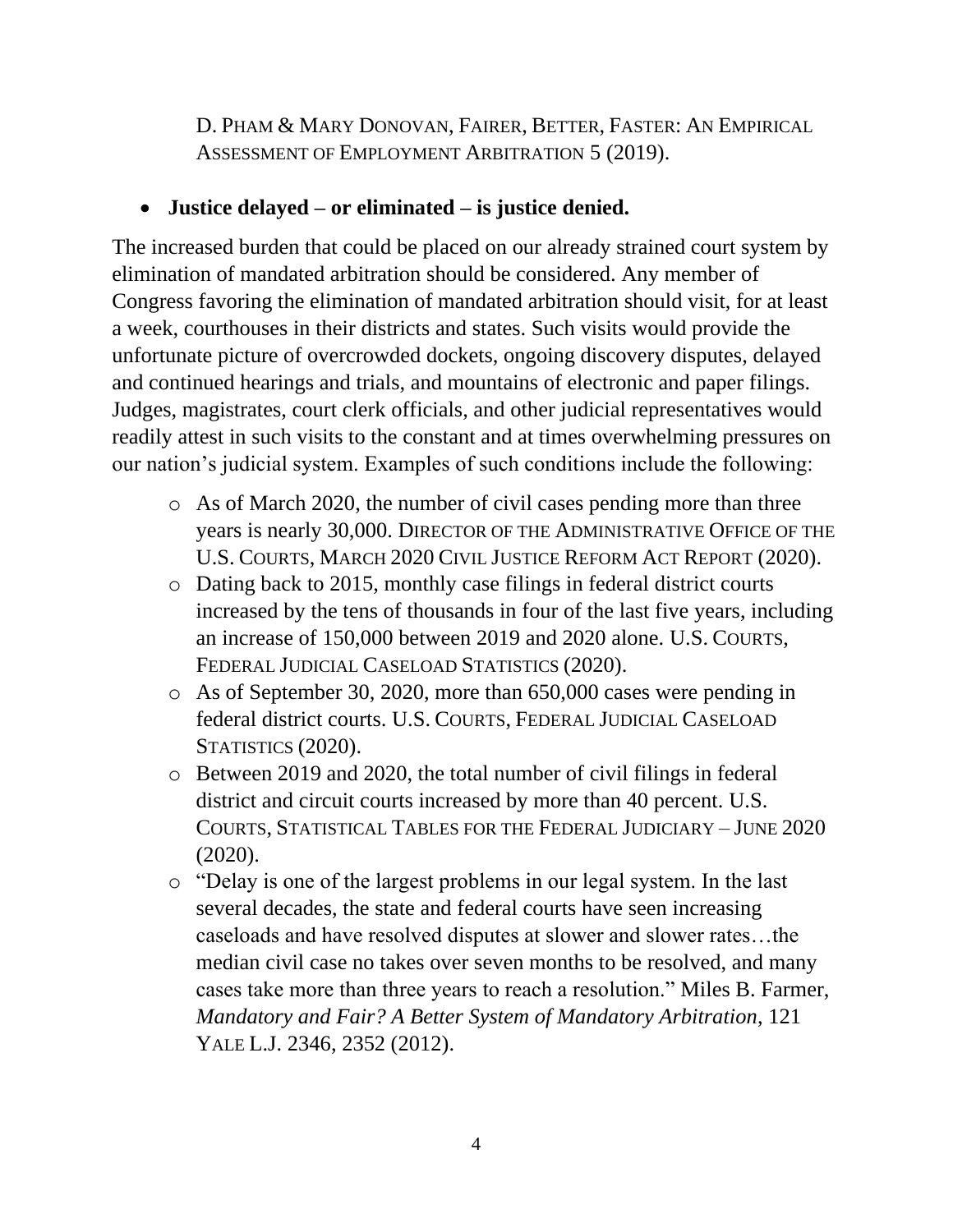The elimination of mandated arbitration will certainly compound the problems faced by our court system, as the courts will have to deal with an increased number of disputes, particularly in the class action area. Time periods between filing of complaints and resolution of the same will be even greater than the delays already faced by litigants. Unfortunately, these types of delays of justice have only increased due to the current pandemic. Such delays of justice will increase litigation expenses and harm all stakeholders, including especially individuals who need to have their complaints expeditiously resolved.

Further, as a practical matter, elimination of mandated arbitration will deprive many individuals of any opportunity to have their complaints resolved. Numerous studies clearly establish that a vast majority of disputes are individualized grievances that do not fit into even liberally defined "commonality" and "numerosity" class certification standards. Further, many of such individualized disputes for low and middle income individuals will not attract qualified legal representation, and as noted by Professor Samuel Estreicher, such individuals will have little or no "consumer protections" and be the unfortunate victims of the socalled arbitration reform movement.<sup>4</sup>

# • **The Supreme Court and other courts have consistently upheld mandated arbitration agreements.**

Arbitration issues have been thoroughly litigated and reviewed in numerous precedent-setting Supreme Court decisions. The Court has extensively examined the legislative history of the Federal Arbitration Act ("FAA" or "the Act") and the issues associated with the interpretation and enforcement of the Act. In virtually every case involving arbitration issues, the Court has not only upheld the enforcement of the arbitration agreement in question, but also broadly endorsed policies supporting the use of arbitration arrangements. A sampling of these court decisions includes the following:

o *Lamps Plus, Inc. v. Varela*, 139 S. Ct. 1407 (2019) (holding that under the FAA an ambiguous agreement cannot provide the necessary contractual basis for concluding that the parties agreed to submit to class arbitration).

<sup>4</sup> *See* Samuel Estreicher, *Saturns for Rickshaws: The Stakes in the Debate over Predispute Employment Arbitration Agreements*, 16 Ohio St. J. on Disp. Resol. 559, 563 (2001).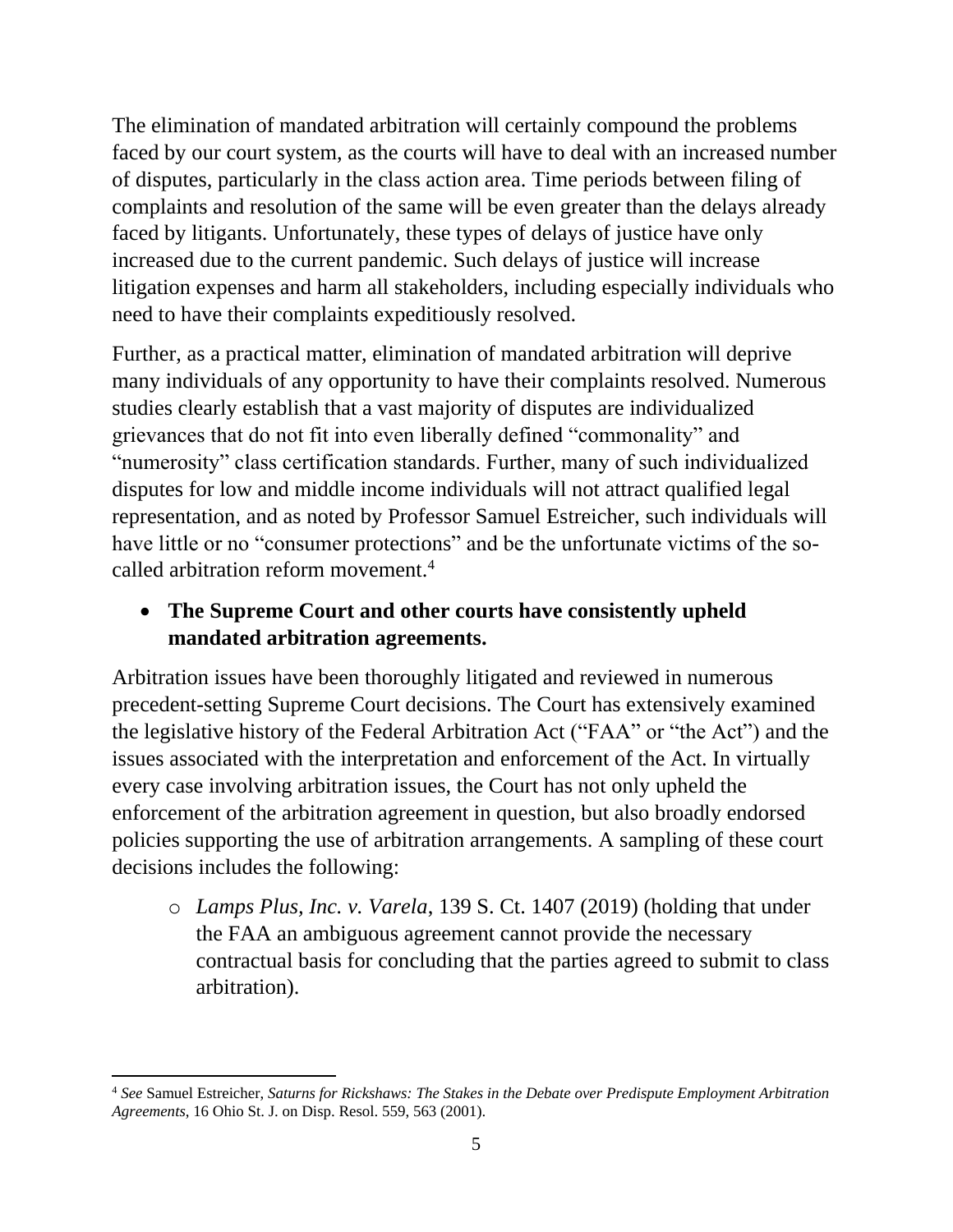- o *Epic Sys. Corp. v. Lewis*, 138 S. Ct. 1612 (2018) (holding that nothing in the NLRA overrides the FAA's protection of the enforceability of class waivers in arbitration agreements).
- o *Kindred Nursing Ctrs. Ltd. P'ship v. Clark*, 137 S. Ct. 1421 (2017) (holding that a state law imposing more stringent requirements for a power of attorney to enter into an arbitration agreement than required for other contracts was preempted by the FAA).
- o *DIRECTV, Inc.*, *v. Imburgia* 136 S. Ct. 463 (2015) (holding that a state law interpretation of choice of law that invalidated an arbitration agreement was preempted by the FAA).
- o *American Express Co. v. Italian Colors Restaurant*, 133 S. Ct. 2304 (2013) (holding that the Sherman Act does not override the FAA's protection of the enforceability of class waivers in arbitration agreements).
- o *Marmet Health Care Ctr. v. Brown*, 132 S. Ct. 1201 (2012) (holding that a state law rule invalidating arbitration agreements involving wrongful death and personal injury claims was preempted by the FAA).
- o *AT&T Mobility LLC v. Concepcion*, 131 S. Ct. 1740 (2011) (holding that the FAA bars states from refusing to enforce arbitration agreements that contain class action waivers).
- o *Stolt-Nielsen S. A. v. AnimalFeeds Int'l Corp.*, 130 S. Ct. 1758 (2010) (holding that an arbitrator cannot read a class arbitration requirement into an arbitration agreement absent an explicit agreement by the parties to such a requirement).
- o *Gilmer v. Interstate/Johnson Lane Corp.*, 111 S. Ct. 1647 (1991) (holding that nothing in the ADEA precluded an individual's termination-of-employment claim under the ADEA from being subjected to compulsory arbitration under the FAA).

It is thus clear from the above decisions that the Supreme Court not only supports an expansive interpretation of the FAA, but also the right of parties to retain the benefits of their bargain, including the often-required utilization of arbitration procedures. Indeed, these decisions of the Court reflect support from a wide spectrum of judicial philosophy, including support from Justices Breyer, Kagan, and Kennedy. The Subcommittee should not ignore the strong precedent established by such decisions and the positive public policy considerations in such decisions. Further, the Subcommittee should acknowledge the Congressional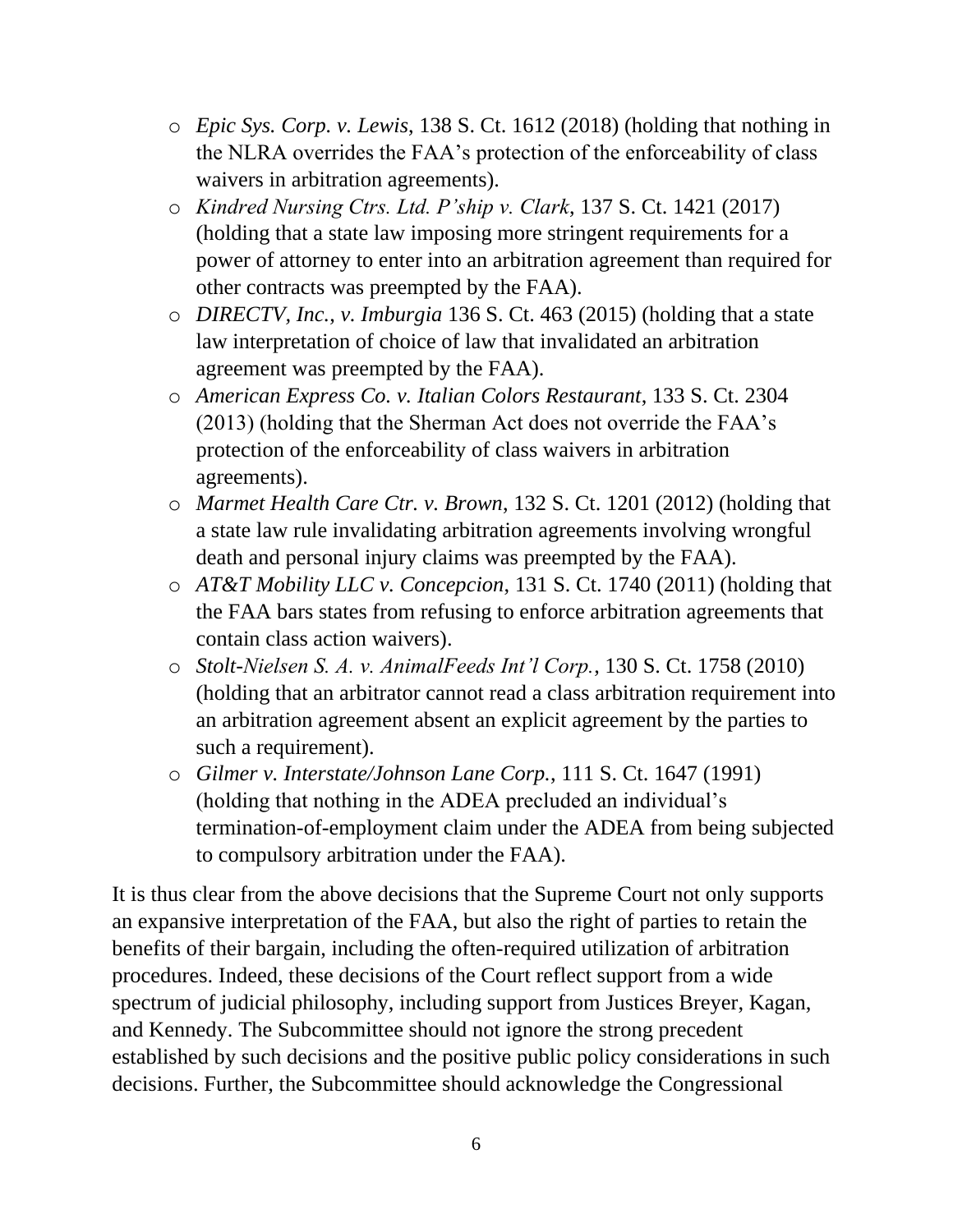endorsement of arbitration as evidenced in the enactment of the FAA and the substantial, decades-long precedent of leaving the Act intact – without amendment – since its passage in 1925.

# • **Bad facts make bad laws, and emphasis on bad arbitration procedures lead to bad arbitration policy.**

Critics of mandated arbitration rely on procedures that have in the past, in certain situations, imposed onerous requirements on claimants. Such critics are correct to point out these deficiencies – consumers, employees, and others have, in certain instances, not been treated properly by the imposition of some mandated arbitration approaches. Such deficiencies in mandated arbitration can and should be addressed. Arbitration agreements should contain due process protections for claimants and should not contain limitation on public disclosure of issues being addressed. Specifically, as noted above, it may be best practice for arbitration agreements to provide language that reiterates existing law that claimants may report, communicate, and disclose disposition of Title VII discrimination claims, as well as harassment, retaliation, and sexual abuse claims. Further, best practices for drafters of arbitration claims should include language that is found in settlement agreements that reminds claimants of the existing legal right to communicate with appropriate federal and state agencies and file charges of discrimination and other violations of employee rights and protections with the same.

Leading arbitration dispute entities in the country have already proceeded in this direction. For example, the American Arbitration Association requires the following due process procedural safeguards in its proceedings, among others:

- o Arbitrators must be neutral and disclose any conflict of interest
- o Both parties have an equal say in selecting the arbitrator
- o Employees and consumers' fees are limited to \$300 and \$200 respectively
- o Arbitrators are empowered to order any necessary discovery
- o Damages, punitive damages, and attorneys' fees are awardable to the claimant to the same extent that they would in traditional litigation
- o Claimants have the right to choose their own representation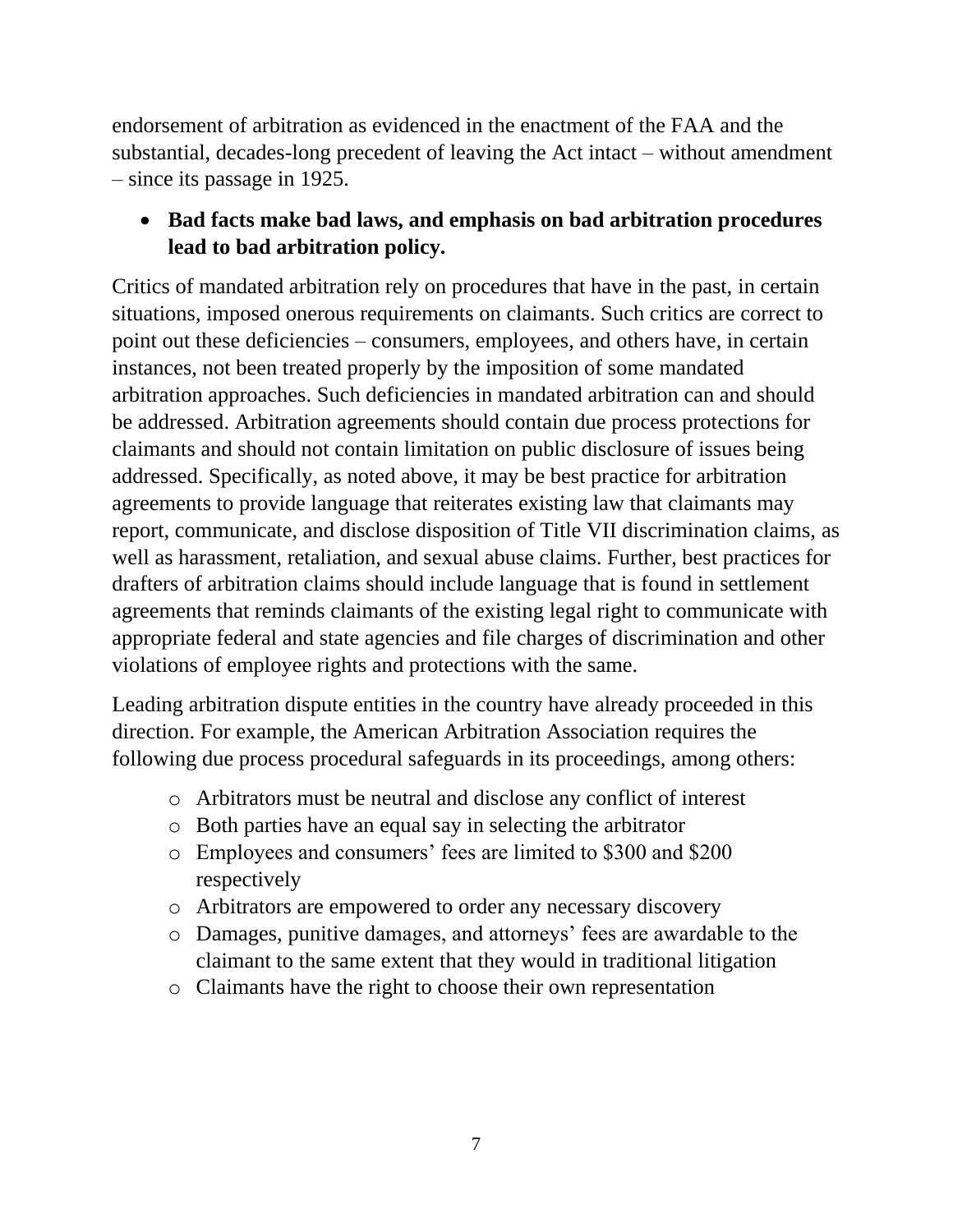o Claimants have access to all information reasonably relevant to their  $clains<sup>5</sup>$ 

JAMS and other arbitral providers have incorporated other similar due process requirements.<sup>6</sup> Thus, due process protections for claimants exist in the majority of arbitration proceedings, and should be applied to all such proceedings.

# • **Federal and state courts provide protection from arbitration agreements that infringe upon claimants' rights.**

The text of the FAA itself provides protections for consumers and/or employees against enforcement of unfair arbitration agreements, with a "savings clause" that preserves common law defenses to contractual agreements such as fraud, duress, or unconscionability. Specifically, Section 2 of the FAA provides that arbitration agreements are enforceable "save upon such grounds as exist at law or in equity for the revocation of any contract." Thus, claimants have recourse in federal and state courts for inequitable arbitration agreements. Indeed, the courts have not hesitated to invalidate those arbitration agreements that unfairly impair the claimants' rights.<sup>7</sup> To the extent that certain arbitration agreements may unfairly impair the rights of consumers and employees, such rights are adequately protected by federal and state courts. Accordingly, there is not a proper legal premise upon which to proceed to justify the entire elimination of mandated arbitration procedures.

# • **Confidentiality-related arguments to support the elimination of mandated arbitration are without merit.**

One of the most frequent criticisms of mandated arbitration pertains to the socalled secretive nature of arbitration and the perceived lack of public transparency in such proceedings. Such arguments are erroneous. While nonparties can be excluded from arbitration hearings and arbitrators and arbitration service providers cannot disclose information regarding such proceedings, there is nothing to prevent claimants from disclosing the issues addressed in the proceeding and the resolution of their claims. Claimants can also disclose to regulatory authorities, law

<sup>5</sup> *Employment Arbitration under AAA Administration*, AMERICAN ARBITRATION ASSOCIATION, https://adr.org/employment (last visited Feb. 9, 2021).

<sup>6</sup> *See JAMS Policy on Employment Arbitration Minimum Standards of Procedural Fairness*, JAMS, [\(https://www.jamsadr.com/employment-minimum-standards/\)](https://www.jamsadr.com/employment-minimum-standards/) (last visited Feb. 9, 2021).

<sup>7</sup> *See, e.g. Ziglar v. Express Messenger Sys.* 2017 U.S. Dist. LEXIS 220460 (D. Ariz. 2019); *Ramos v. Superior Ct.,* 28 Cal. App. 5th 1042 (2018); *Kinkel v. Cingular Wireless LLC*, 857 N.E.2d (2006); *see also* Stephanie Greene & Christine Neylon O'Brien, *New Battles and Battlegrounds for Mandatory Arbitration After Epic Systems, New Prime, and Lamps Plus* 56 Am. Bus. L.J. 815, 830-38 (2019).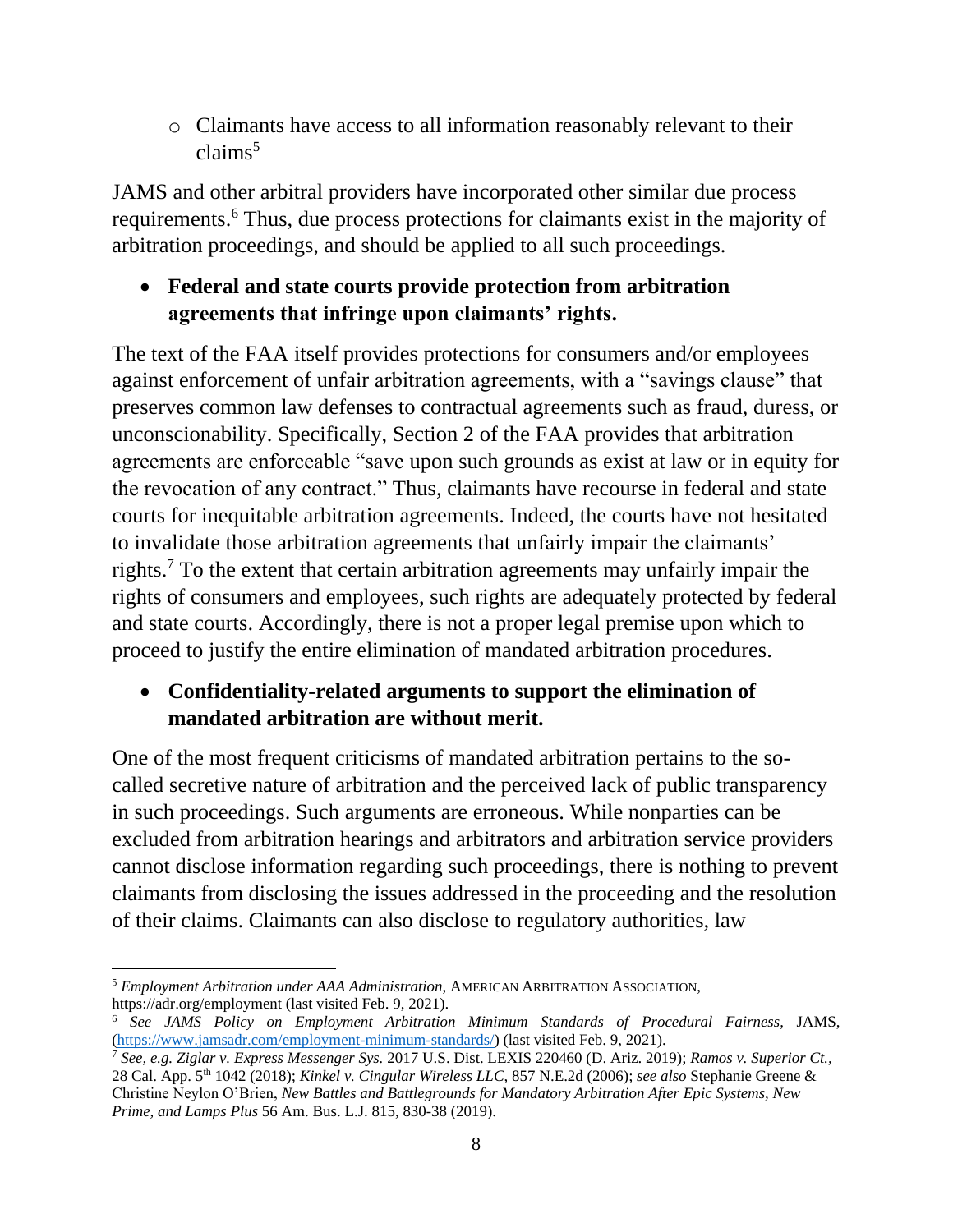enforcement officials, co-workers and friends, and the media the issues that were presented for resolution and the disposition of same. Indeed, in this internet/platform world we all now live in, dissemination of such information can occur quickly and receive wide attention. Further, California, for example, requires arbitration service providers to publish certain aspects of arbitration proceedings.<sup>8</sup> So-called "gag orders" attempting to prevent public disclosure of such information considered in an arbitration proceeding, including reporting relevant information to regulatory agencies and law enforcement officials, can be set aside in court.<sup>9</sup>

Another area in the arbitration discussion that merits attention is the utilization of nondisclosure agreements ("NDAs"). First, it needs to be understood that the utilization of NDAs and the use of same should not be confused with the question of whether mandated arbitration should be permitted to continue. These are two entirely different issues. NDAs are ancillary in nature to the underlying arbitration agreement. They are the result of negotiations between parties and are selfimposed by such parties. To the extent that such agreements raise confidentiality issues, such issues should be separately discussed. Further, such agreements are often secured between the parties with enhanced economic sums to claimants in return for confidentiality. Indeed, in certain instances, it may be the desire of all parties to have the issues in dispute be kept confidential.

Finally, as noted above, if criminal conduct, or egregious patterns of conduct such as widespread sexual harassment, are uncovered in arbitration proceedings, such NDAs can be set aside by the courts or safeguards can be incorporated into mandated arbitration agreement procedures that would permit the claimant, the arbitrator, or a court to void or disregard the NDA in question. Indeed, many states have already taken action on this issue, passing laws limiting the use of NDAs in employment agreements or otherwise providing protections against potentially problematic use of NDAs, making the discussion of NDAs as they relate to wider arbitration issues perhaps moot in these jurisdictions.<sup>10</sup>

<sup>8</sup> California Code of Civil Procedure 1281.96 requires arbitration service providers to publish quarterly reports containing information related to arbitration proceedings.

<sup>9</sup> *See, e.g*., *Davis v. O'Melveny & Myers*, 485 F.3d 1066, 1078 (9th Cir. 2007) (overruled on other grounds), *Longnecker v. Am. Express Co*., 23 F. Supp. 3d 1099, 1110 (D. Ariz. 2014); *DeGraff v. Perkins Coie LLP*, No. c 12- 02256 JSW, 2012 WL 3074982, at \*4 (N.D. Cal. July 30, 2012).

<sup>&</sup>lt;sup>10</sup> California, New Jersey, Tennessee, Vermont, and Washington have all enacted legislation prohibiting or otherwise limiting the use of NDAs in certain contexts. There may, however, be federal preemption issues presented by such statutes, depending on their scope and whether they arguably conflict with the FAA.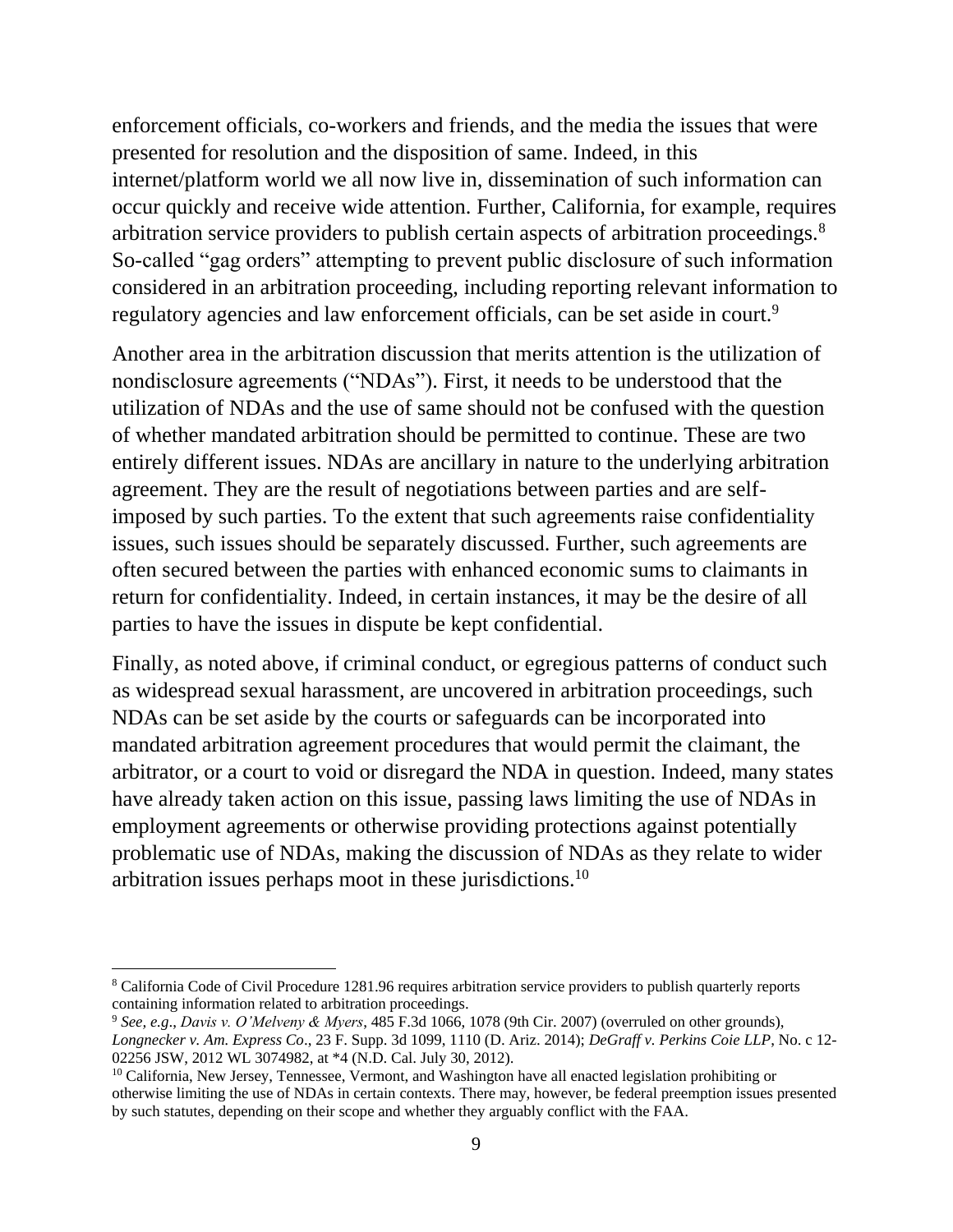• **Do not discard the positive experience of mandated arbitration in employment dispute settings.**

For the approximate 6% of the country's private sector employees that work under collective bargaining agreements, mandated arbitration has been in place for decades. These procedures have worked relatively well and have successfully served the interests of employees, unions, and employers. Lessons can be learned from this successful model and should be considered by the Subcommittee.<sup>11</sup>

Additionally, many employers that operate on a union-free basis have successfully implemented mandated arbitration procedures or similar protocols. Indeed, some of these approaches include peer review panels and various labor-management problem solving procedures that expeditiously and successfully resolve workplace conflict issues. The success of these types of approaches should also be studied by the Subcommittee as it analyzes arbitration and dispute resolution issues.

# • **Increased development and use of ADR procedures is the desirable policy path to follow.**

Significant positive advancements have been made in the development and implementation of ADR procedures in the last ten years. These ADR concepts involve such procedures as implementation of user-friendly complaint filing systems, expedited fact finding, early case assessments, neutral case evaluation, utilization of ombudsmen, mediation, conciliation, mini-trials, and other options.<sup>12</sup> As noted in the comprehensive Harvard Negotiation Law Review article by Professor Thomas J. Stipanowich and Professor J. Ryan Lamare:

Businesses were motivated [to move towards implementing these types of dispute resolution procedures] not only by the risk of excessive judgments or settlements, but also by significant transaction costs, including the expenses of legal counsel, supporting experts, preparation time and discovery – costs that were often a multiple of the settlement amount.<sup>13</sup>

<sup>&</sup>lt;sup>11</sup> The previously proposed FAIR Act (H.R. 1423) exempted the restriction of use of mandated arbitration found in collective bargaining agreements. This approach appears to be inconsistent with the prohibition of mandated arbitration in any other setting. This inconsistent approach also appears to show that proponents of the FAIR Act clearly recognize, at least in part, the benefits of mandatory arbitration, but also unfortunately evinces an apparent bias towards increasing class action litigation in all disputes arising out of any area except collective bargaining situations.

<sup>12</sup> Thomas J Stipanowich & J. Ryan Lamare, *Living with ADR: Evolving Perceptions and Use of Mediation, Arbitration, and Conflict Management in Fortune 100 Corporations*, 19 Harv. Negotiation L. Rev. 1 (2014). <sup>13</sup> *Id*. at \*9.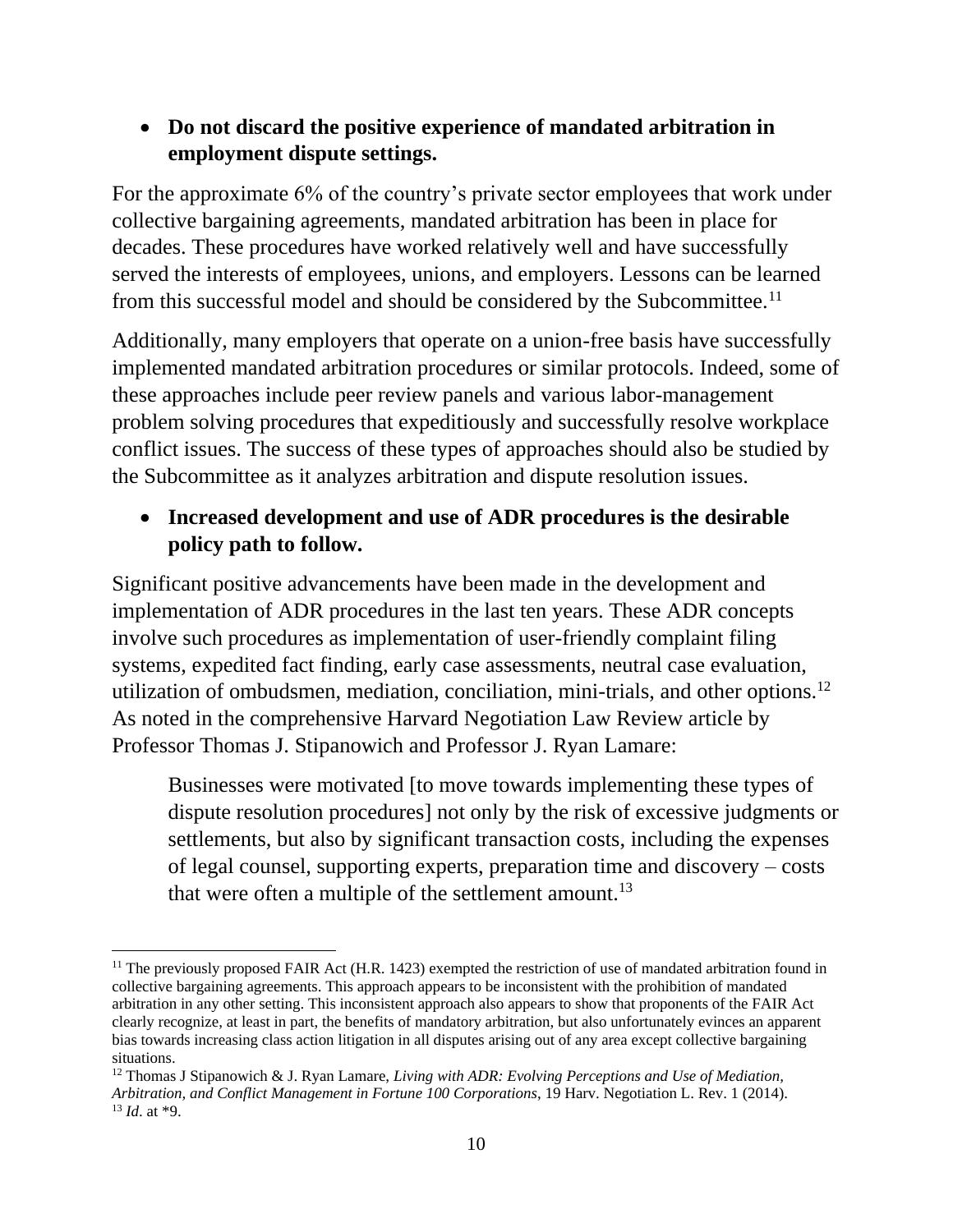These types of ADR options are not mutually exclusive of the use of mandated arbitration models. Indeed, incorporation of such ADR approaches in a layered or integrated manner, with ADR options to be pursued in succeeding steps prior to the potential need for mandated arbitration, should be encouraged. Such an approach should provide significant opportunities for settlement without ever reaching the alleged negative aspects of mandated arbitration.

### • **Reform of class action procedures is needed and elimination of mandated arbitration will impede such efforts.**

Misuse and abuse of the class action system in our courts in this country is well documented and troubling. For example, consider the following observations from research studies, scholarly articles, and statements from members of Congress:

- o "Class-action settlements are more effective in transferring money from the defendant to class counsel than in compensating class members…class action settlements may be at best problematic on deterrence grounds." Jason Scott Johnston, *High Cost, Little Compensation, No Harm to Deter: New Evidence on Class Actions under Federal Consumer Protection Statutes*, 2017 COLUM. BUS. L. REV. 1, 7 (2017).
- o "A 2015 study by the Consumer Financial Protection Bureau found that only 13 percent of class actions resulted in a payout for consumers. And even then, the average award for consumers is about \$32, while plaintiffs' attorneys got about \$1 million." *The Mass Arbitration Racket: Unscrupulous Abuse of the Arbitration Ecosystem*, U.S. CHAMBER INST. FOR LEGAL REFORM (Dec. 18, 2020), [https://instituteforlegalreform.com/the-mass-arbitration-racket-](https://instituteforlegalreform.com/the-mass-arbitration-racket-unscrupulous-abuse-of-the-arbitration-ecosystem/)

[unscrupulous-abuse-of-the-arbitration-ecosystem/.](https://instituteforlegalreform.com/the-mass-arbitration-racket-unscrupulous-abuse-of-the-arbitration-ecosystem/)

o "Too many class actions are litigated today such that the victims of unlawful conduct often receive only pennies on the dollar, if anything at all, when their trial lawyer representatives amass millions of dollars in compensation. Many times, the damages in class action lawsuits are so tiny that it is impossible to even identify the victims. In many such cases, awards are given to entities that are not part of the lawsuit whatsoever." *Examination of Litigation Abuses: Hearing before the Subcomm. on Const. and Civil Just. of the H. Comm. on the Judiciary*, 113th Cong.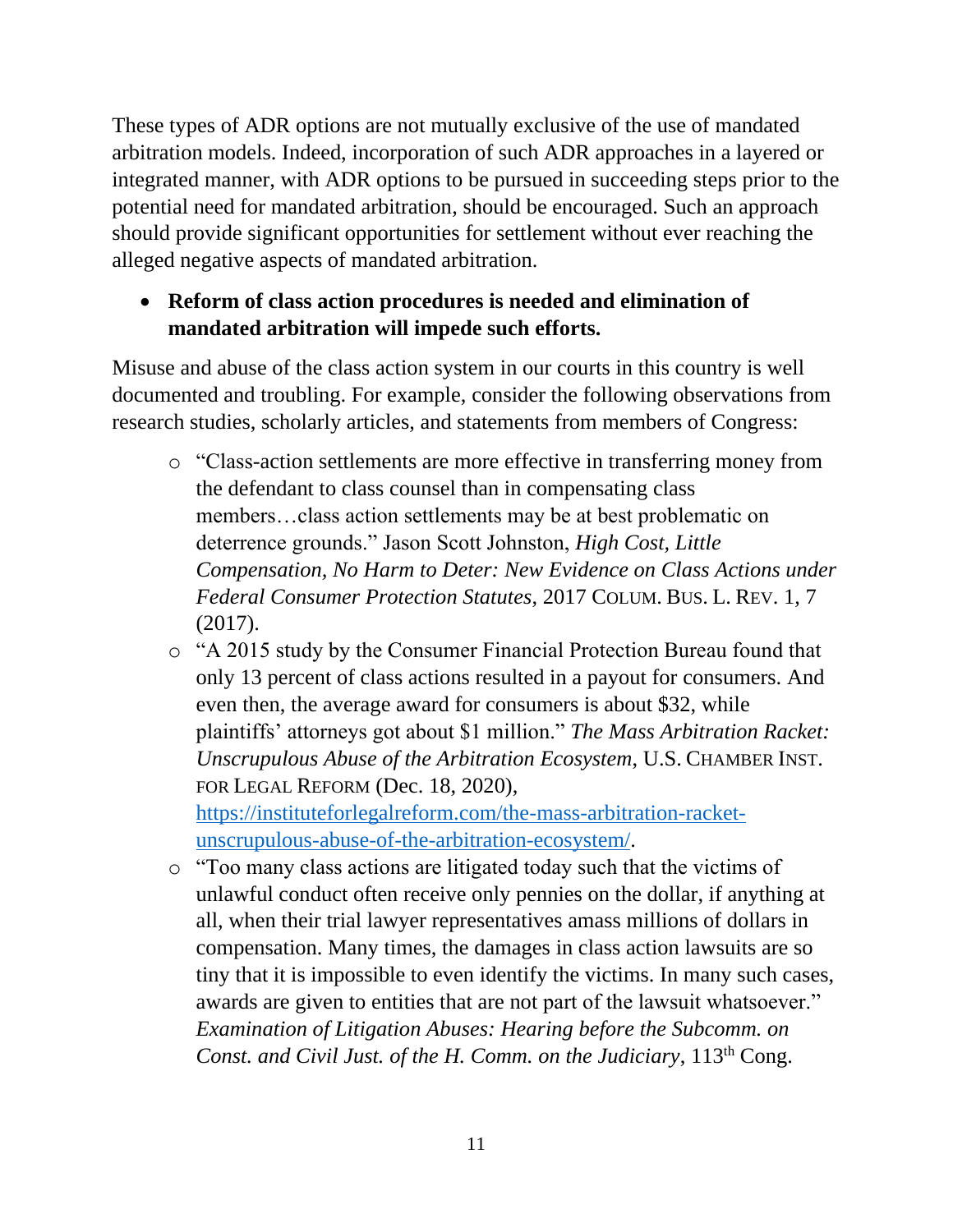(2013) (statement of Rep. Trent Franks, Chairman, Subcomm. on Const. and Civil Just. of the H. Comm. on the Judiciary).

o "The unfortunate continuing irony, however, is that in many class actions, particularly those that go on in state courts, the plaintiffs are not the real winners in the case. A number of high-profile cases continue to result in class members 'winning' coupons worth maybe a few dollars while the lawyers walk away with millions." *Class Actions: A Distortion of Justice and Continued Threat to America's Prosperity*, U.S. CHAMBER INST. FOR LEGAL REFORM (May 16, 2011), [https://instituteforlegalreform.com/class-actions-a-distortion-of-justice-](https://instituteforlegalreform.com/class-actions-a-distortion-of-justice-and-continued-threat-to-americas-prosperity/)

[and-continued-threat-to-americas-prosperity/.](https://instituteforlegalreform.com/class-actions-a-distortion-of-justice-and-continued-threat-to-americas-prosperity/)

- o In one study, the average time of class action litigation from filing to settlement was found to be three years. Brian T. Fitzpatrick, *An Empirical Study of Class Action Settlements and Their Fee Awards*, 7 J. EMPIRICAL LEGAL STUDIES 811, 820 (2010).
- $\circ$  "The data principally show that (i) only a small fraction of class members receive any monetary benefit at all from the settlements; (ii) class counsel are often given very large attorneys' fee awards even when class members receive little to no monetary recovery." *An Empirical Analysis of Federal Consumer Fraud Class Action Settlements (2010-2018)*, JONES DAY (2020).

The Subcommittee should examine these concerns and explore solutions to this unfortunate type of "procedural coercion" of employers in the country. The direction that the Subcommittee took in the last Congress, and the direction that the majority is apparently taking in this Congress to eliminate mandated arbitration is troubling, as it fails to focus on the connection between eliminating mandated arbitration and the expected corresponding increase in class action filings. This is a bad result for all stakeholders.

Even a cursory review of class action procedures by non-lawyers readily discloses the problems with our current system. For example, class members in a certified class often receive notification of the litigation issues being contested through documents that are written in "legalese" and that are difficult to understand and follow. If the class action is an "opt-in" proceeding, many class members simply discard the notice and never pursue the matter further. Even in "opt-out" situations, when class members receive notice of their "winnings," the procedures to follow to either receive such payments or procedures to follow to opt out of the settlement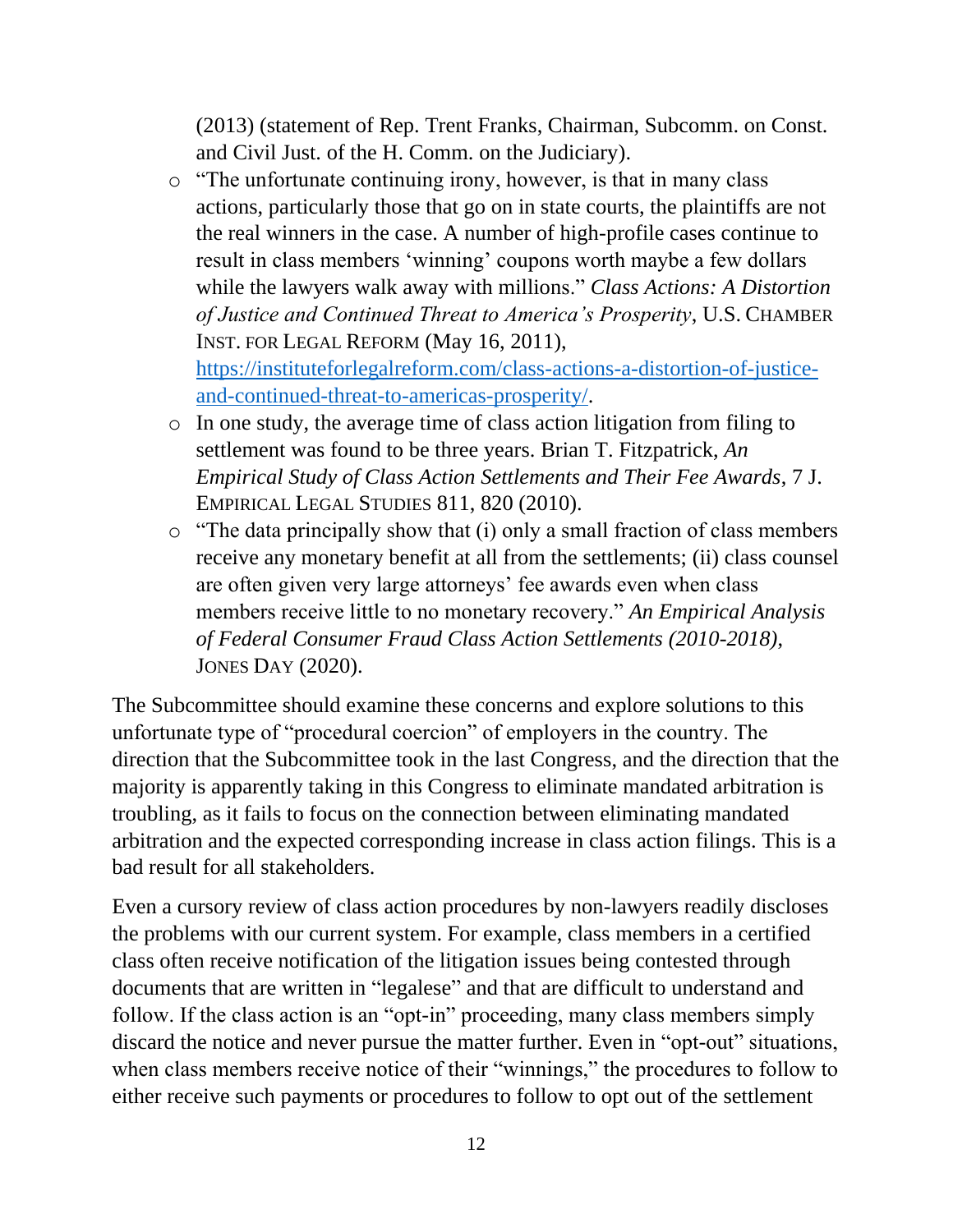are exceedingly difficult to understand or too onerous to follow. Presented with these obstacles, and given the frequent de minimis nature of the financial payment for class members, they often decide never to participate in the "settlement."<sup>14</sup> The only "winners" in this litigation lottery system, as noted above, are the trial lawyers bringing such class actions. While the "inside the beltway" political influence of such attorneys may be strong, they no doubt do not make up the majority of constituents in your districts or represent their best interests. Reform of the class action system in this country should be the priority of this Subcommittee, not the elimination of mandated arbitration.

Finally, the criticism directed at employers for including class action waivers in arbitration agreements is misguided. Such criticism misses the primary reason for inclusion of such waivers – the goal is to prevent the numerous deficiencies and inequities as outlined above in the class action litigation process from becoming integrated into the arbitration process. It simply is not rational to permit such a flawed system to be incorporated into the arbitration process. In addition to such flaws, the considerable expense involved in defending against such protracted litigation is also another valid reason for excluding class action options in arbitration procedures. Finally, as a practical and administrative matter, arbitrators and related arbitration procedures in general do not lend themselves well to the various administrative and procedural requirements of class action litigation. As Justice Scalia has noted, "the switch from bilateral to class arbitration sacrifices the principal advantage of arbitration – its informality – and makes the process slower, more costly, and more likely to generate procedural morass than final judgment."<sup>15</sup>

### **Concluding Thoughts**

The Subcommittee should undertake a bipartisan policy approach to discuss and resolve mandated arbitration issues. This discussion should involve an emphasis on the inclusion of due process protections in arbitration agreements. Strict elimination, however, of mandated arbitration procedures, especially if done on a retroactive basis, will adversely and unnecessarily disrupt untold numbers of established and well-functioning dispute resolution systems, including contractual arrangements that provide for such procedures. This extreme approach does not protect claimants and should be rejected. Entities that desire to continue, at least in

<sup>14</sup> *See, e.g. Consumers and Class Actions: A Retrospective and Analysis of Settlement Campaigns*, FTC (2019); *An Empirical Analysis of Federal Consumer Fraud Class Action Settlements (2010-2018)*, JONES DAY (2020); *Securities Class Actions in the United States*, MORGAN LEWIS (2016).

<sup>15</sup> *AT&T Mobility LLC v. Concepcion*, 563 U.S. 333, 348 (2011).